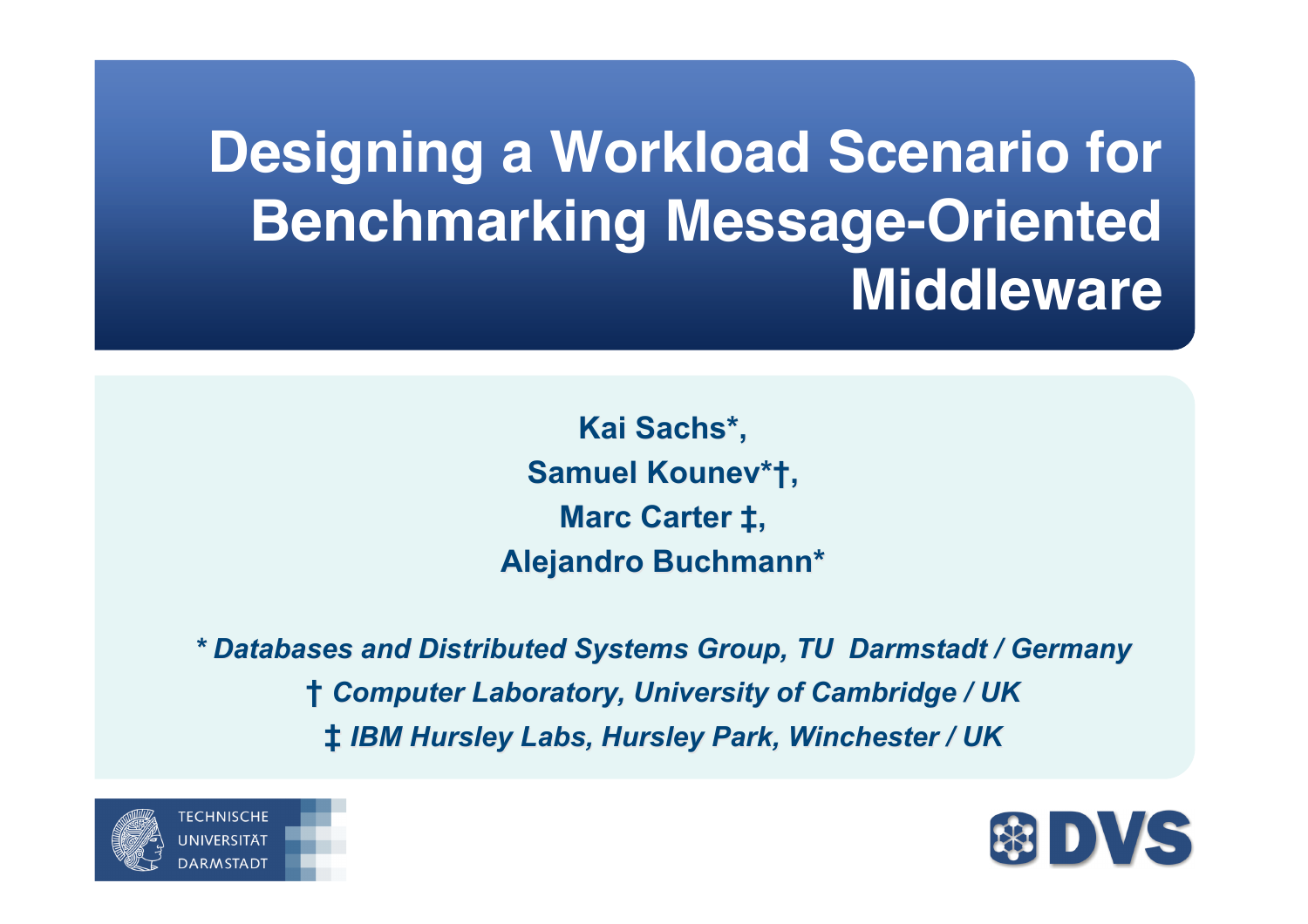- I. Introduction
- II. Workload Requirements and goals of the SPECjms benchmark
- **III. Application Scenario for SPECims**
- IV. Implementation Details
- V. Summary



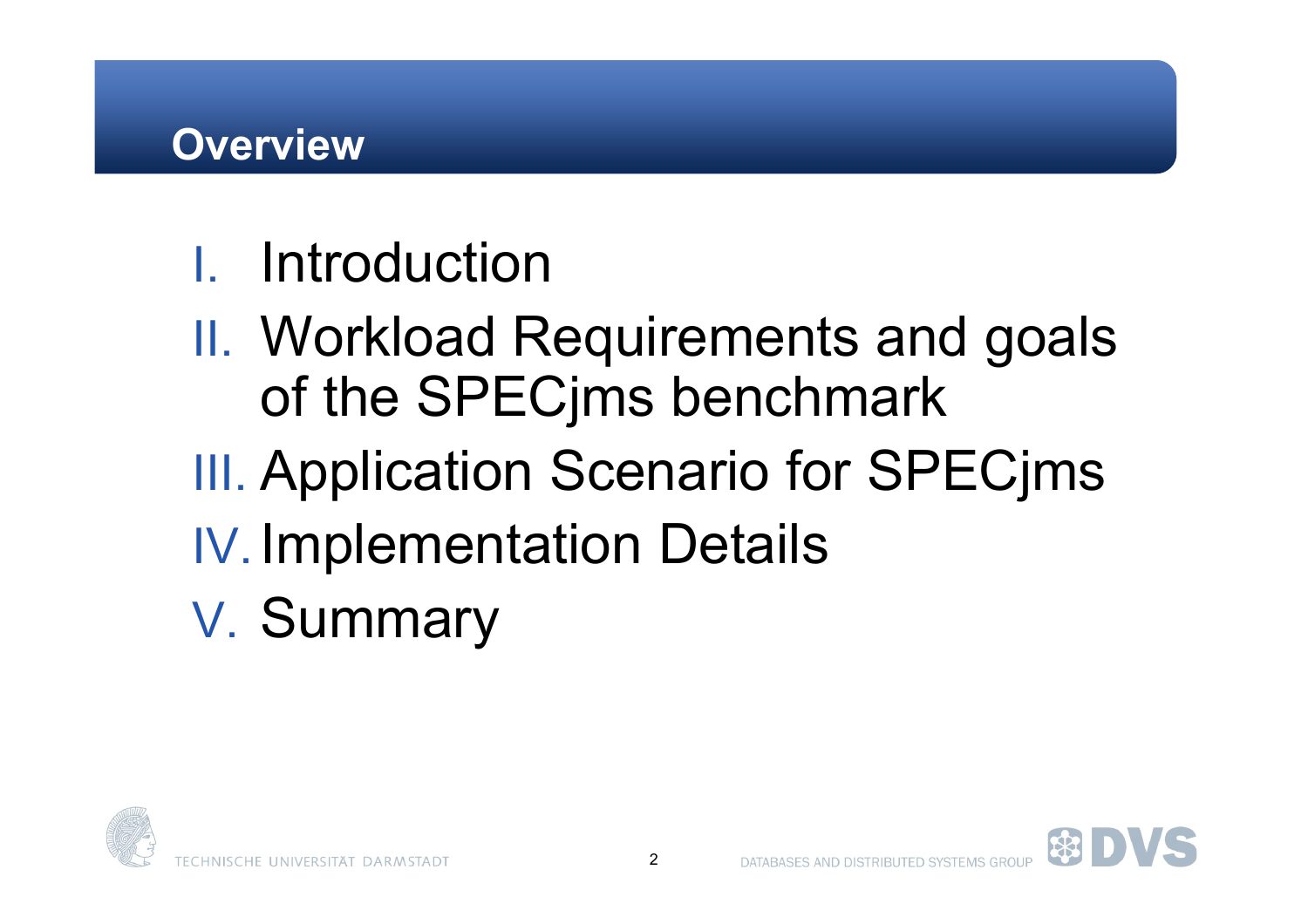#### **Message Oriented Middleware (MOM)**

- **Used in many business domains** 
	- **Financial services and enterprise applications**
	- **Health care**
	- **Supply chain**
	- ...
- And in many technologies
	- **Enterprise Service Bus (ESB)**
	- Service Oriented Architecture (SOA)
	- Enterprise Application Integration (EAI)
	- ...
- Increasing importance **← Need for benchmark**



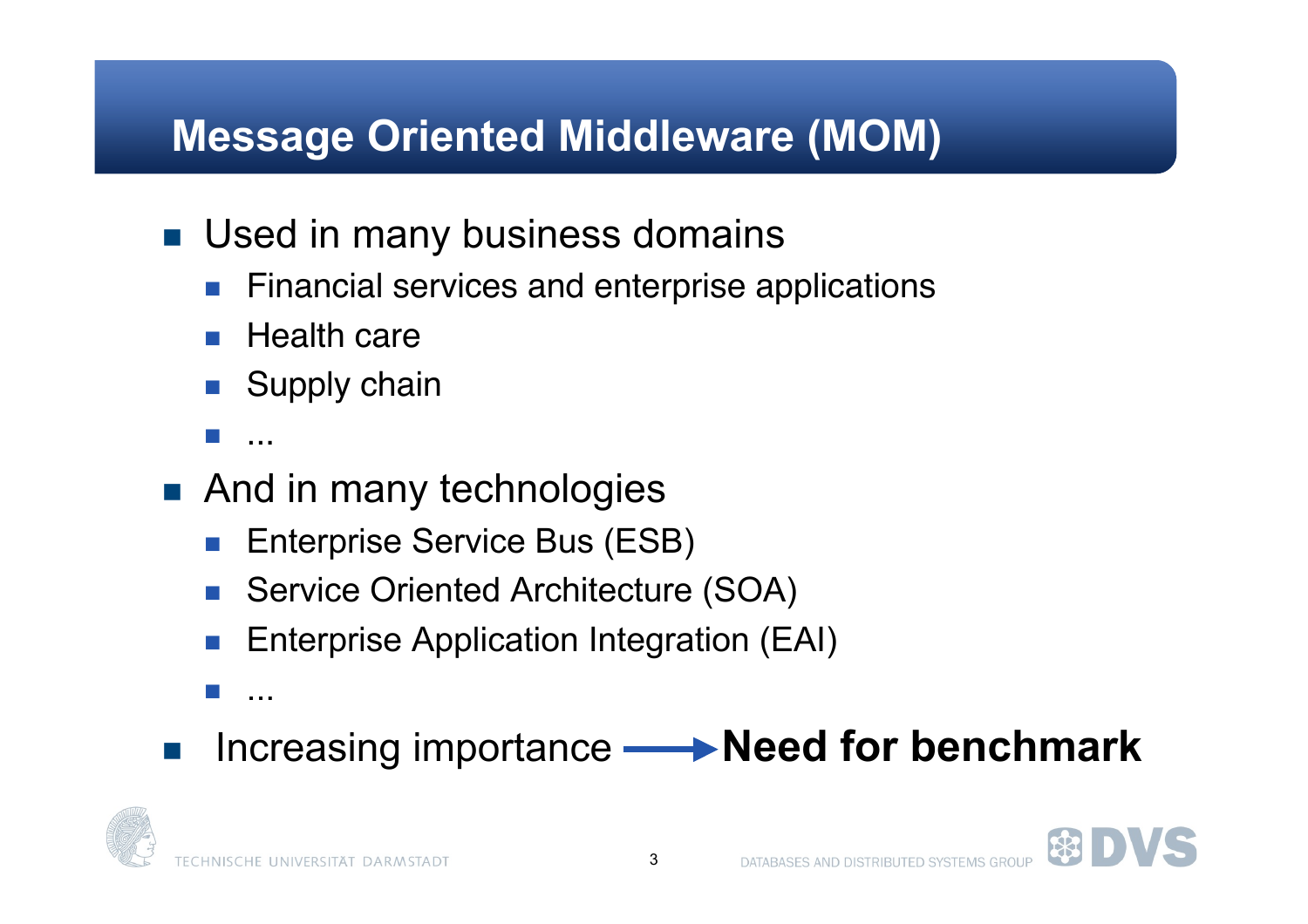#### **Requirements of a MOM benchmark**

- Scenario **representative** of real-world applications.
- Exercise all critical services provided by platforms.
- **Not** optimized for **a specific product**.
- **Reproducible results**.
- **No inherent scalability limitations.**



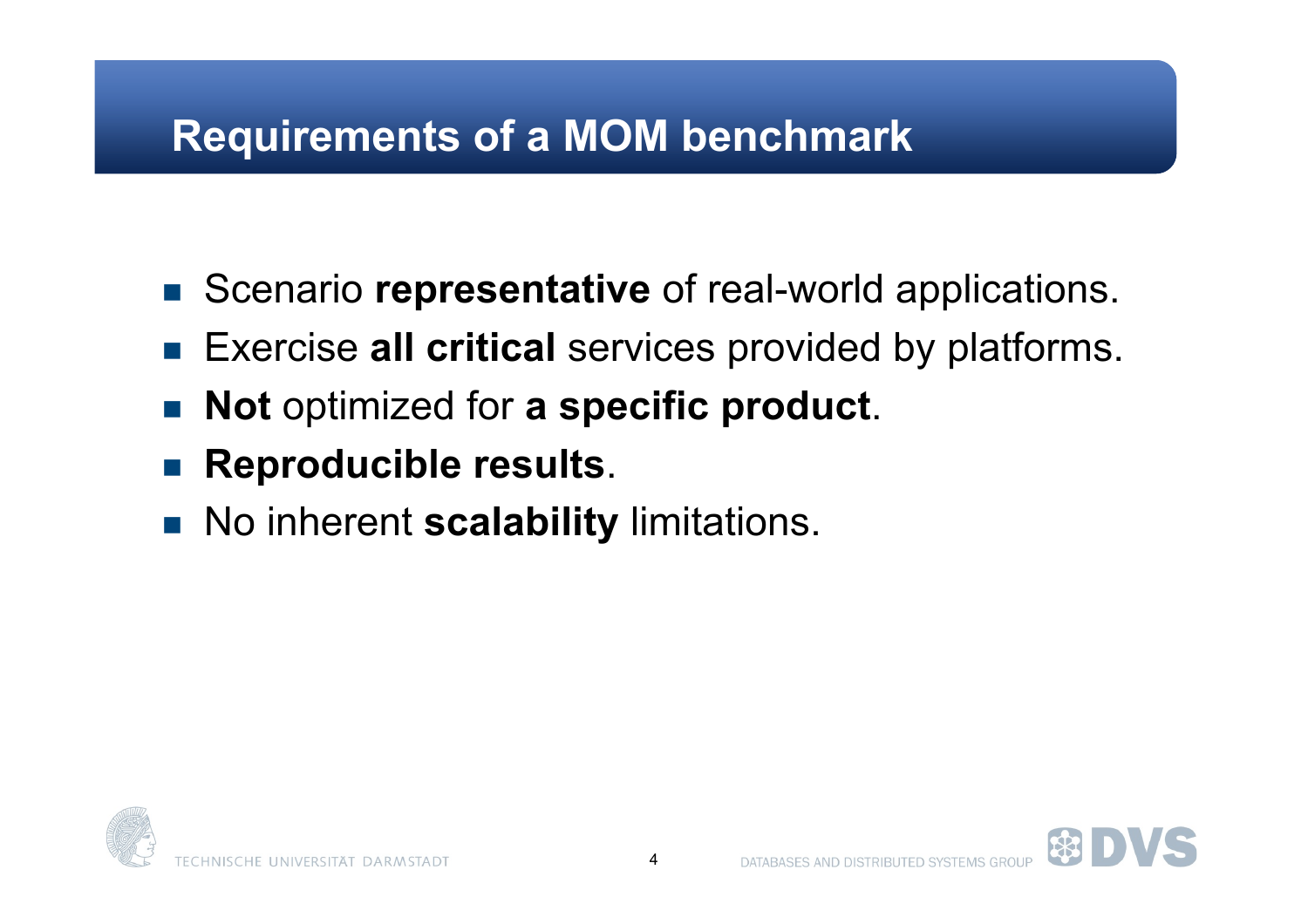#### **Current State of MOM Benchmarking**

- **Many proprietary benchmarks** for MOM servers
	- **Used for performance testing and product comparisons**

### **However:**

 These benchmarks do not meet all of the defined requirements

Typically they...

- concentrate on stressing individual MOM features, and
- do not provide a comprehensive and representative workload for evaluating the overall MOM performance
- Currently no **industry-standard benchmark** for **MOM Benchmarking <b>SPEC**jms 2007

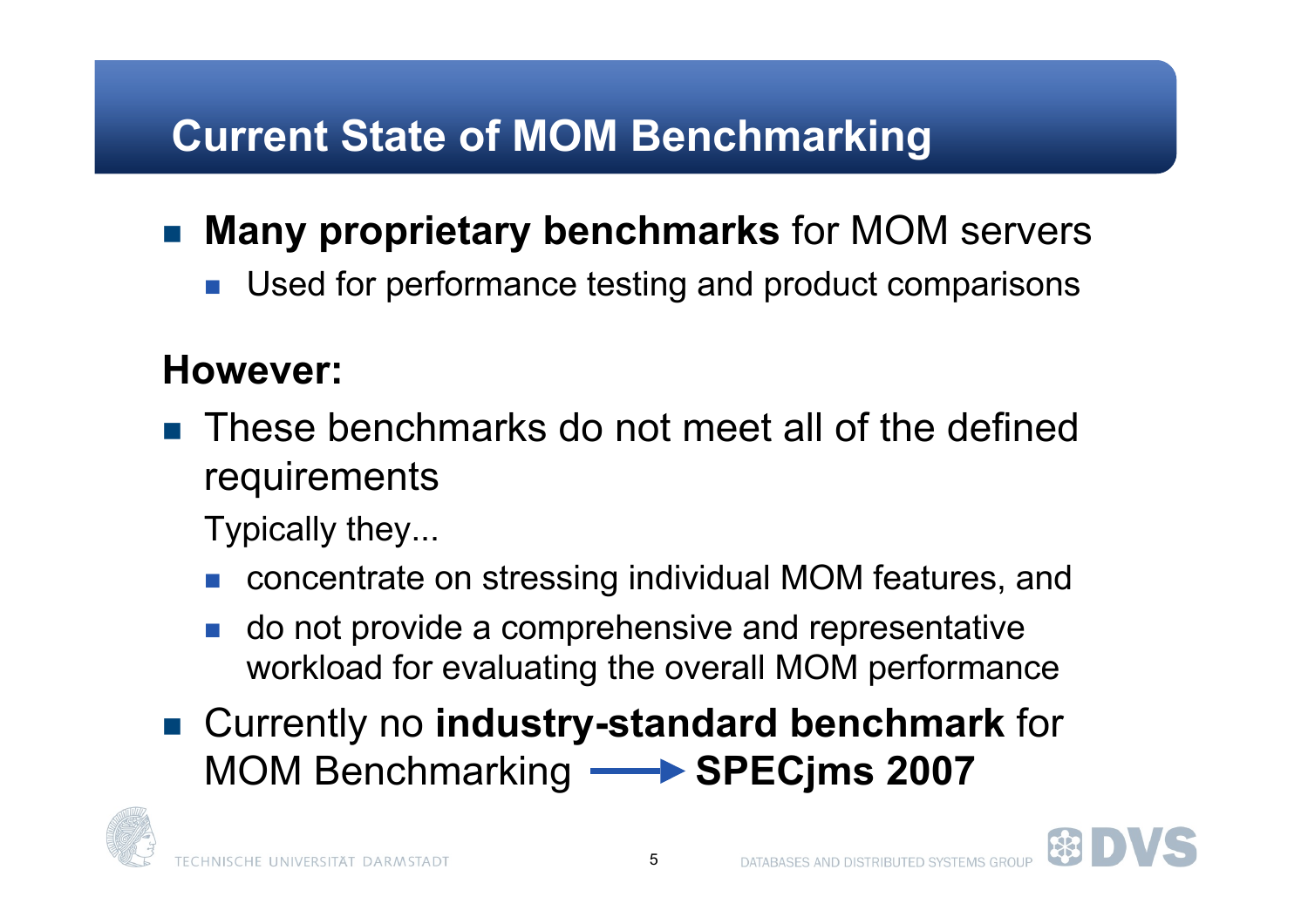#### **What is SPECjms 2007?**

- **World's first industry standard benchmark for MOM** products supporting Java Message Service (JMS)
- Developed by the SPEC OSG-Java subcommittee with the participation of: **TECHNISCHE**
- IBM UNIVERSITÄT **DARMSTADT**  TU Darmstadt Sun Sybase **BFA ESYBASE**  Apache **Oracle** spec JBoss™e Apache **ORACLE Software Foundation**

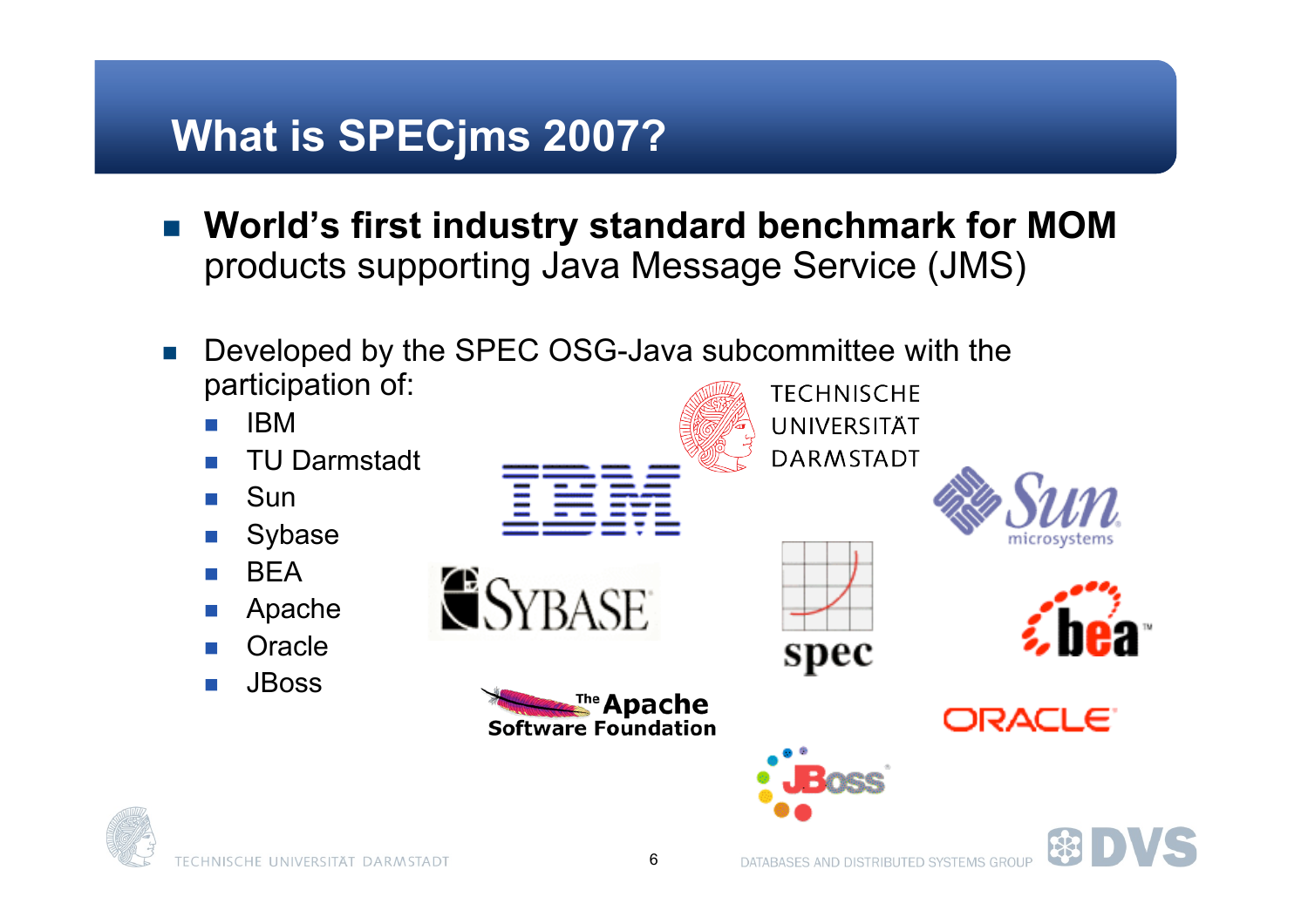#### **Goals of SPECjms 2007**

### I.Provide a **standard workload and metrics** for measuring and evaluating JMS-based platforms

### II.Provide a **flexible framework** for JMS performance analysis



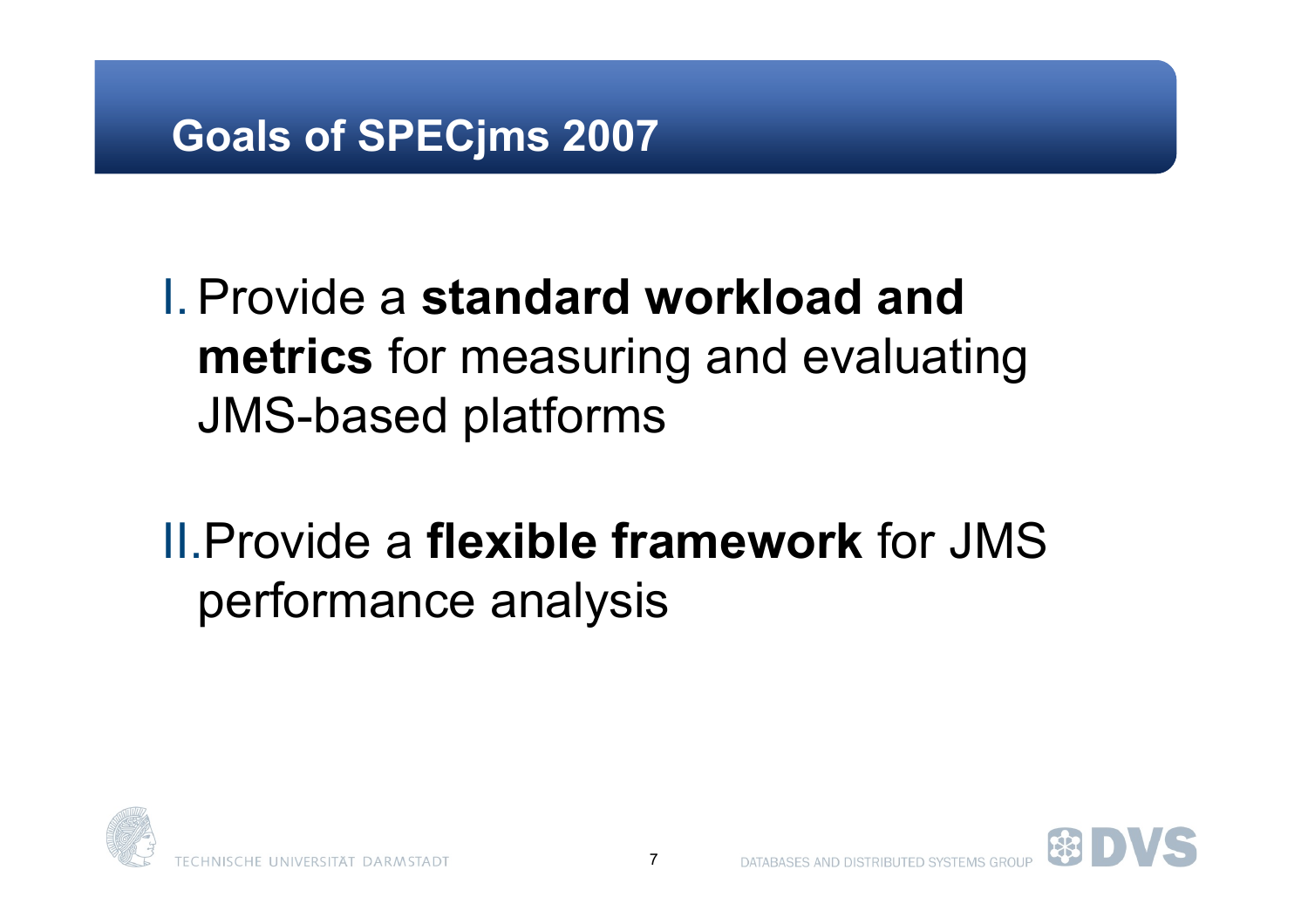## I. Introduction

- II. Workload Requirements and goals of the SPECjms benchmark
- **III. Application Scenario for SPECims** IV. Implementation Details
- V. Summary

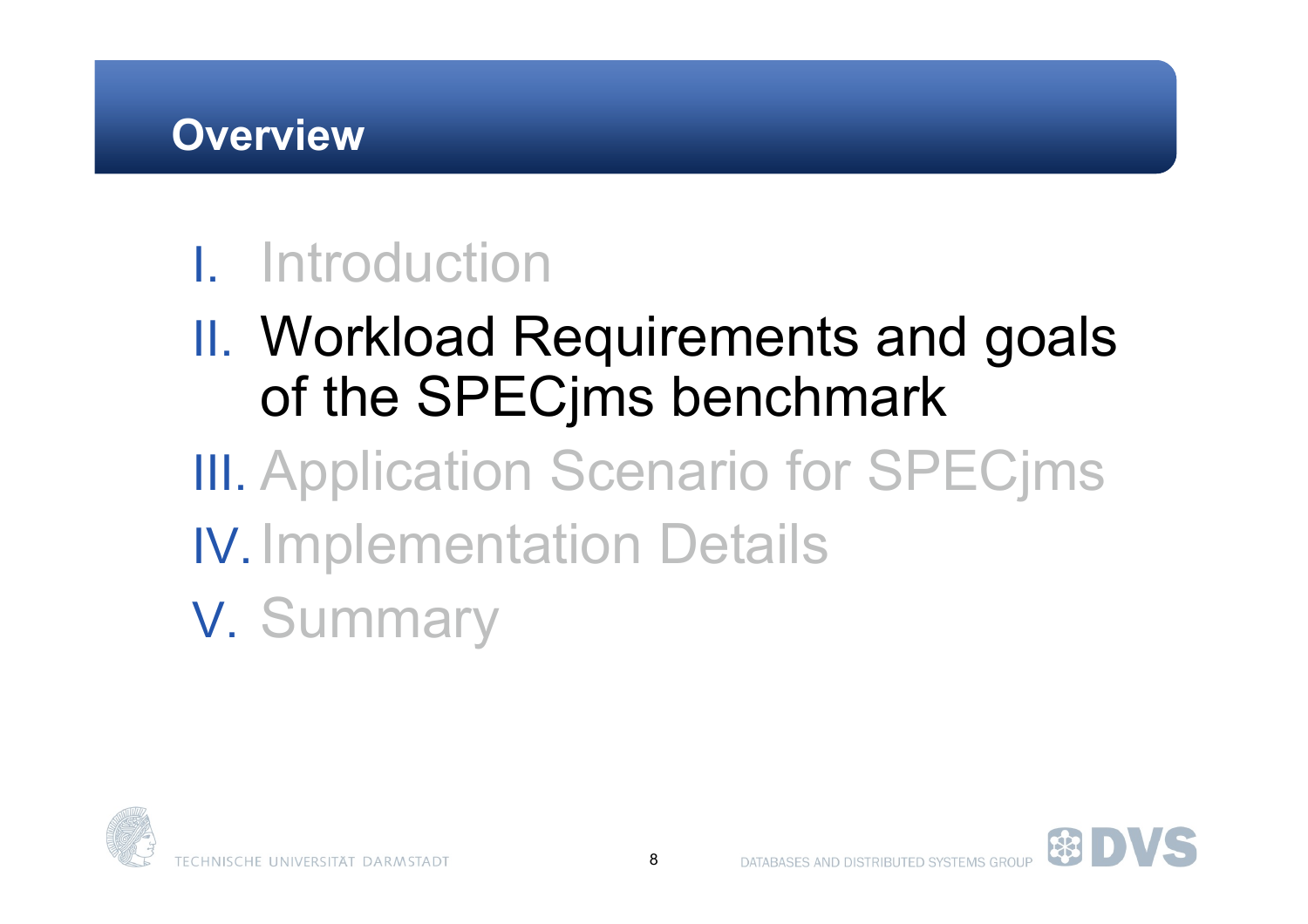#### **Categories of Workload Requirements**

- **Representativeness**
- Comprehensiveness
- **Focus**
- Scalability
- **Configurability**

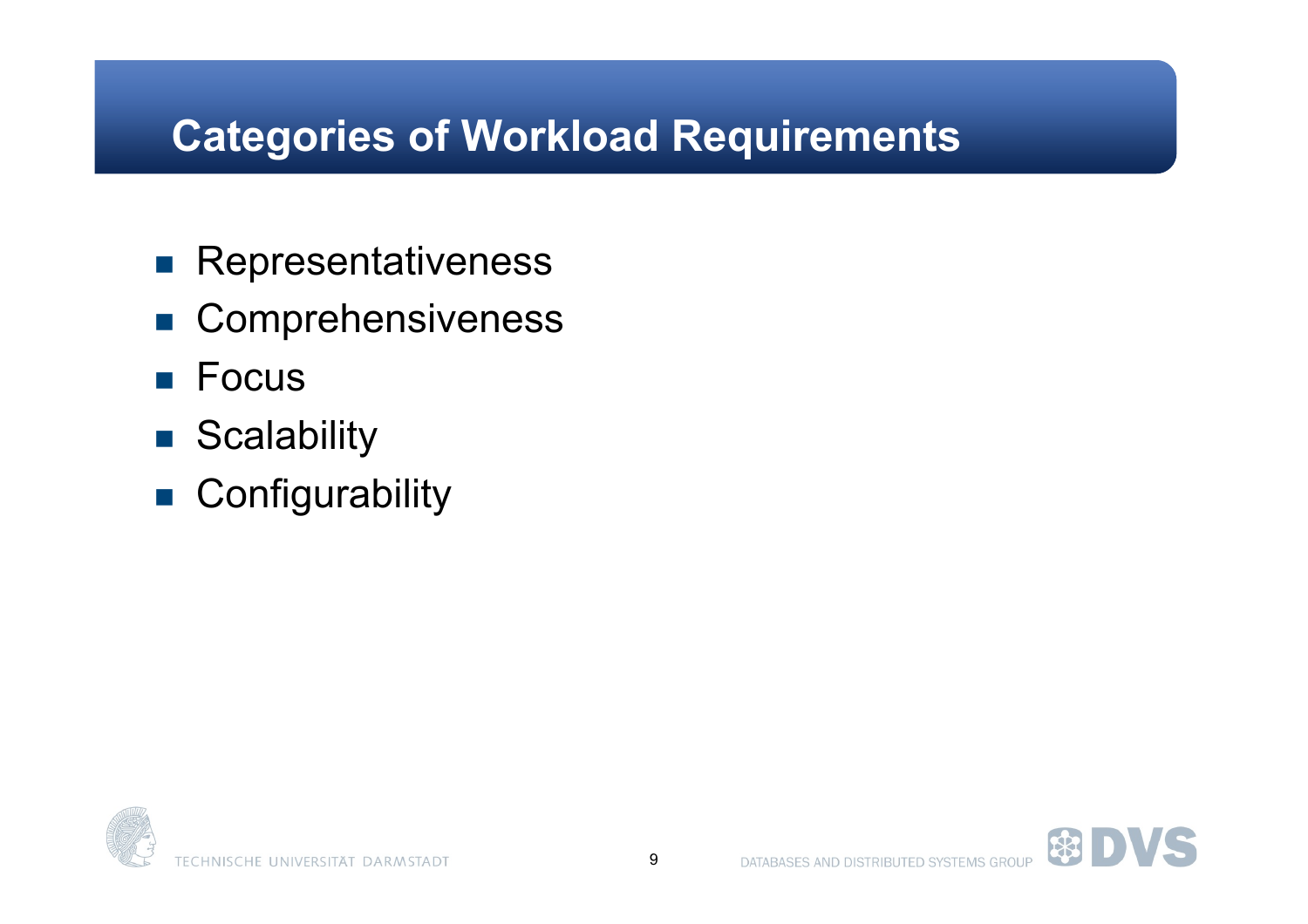#### **Categories of Workload Requirements**

#### **Representativeness**

- Comprehensiveness
- **Focus**
- **Scalability**
- **Configurability**

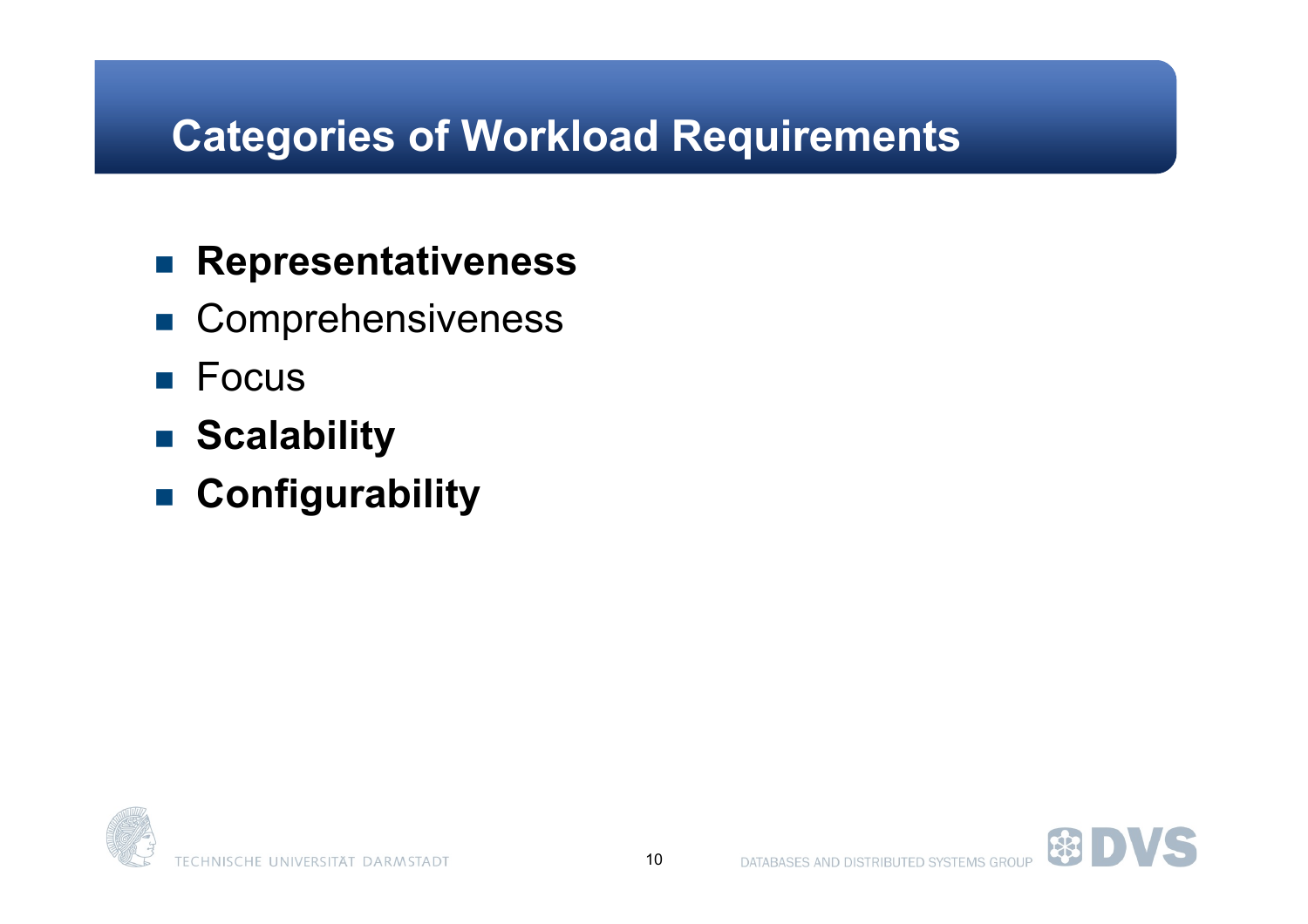#### **Representativeness**

#### *The goal:*

- Allow users to relate the observed behavior to their own applications and environments.
- Should simulate the way platform services are exercised in real-life systems.

#### *Therefore:*

- It should be based on a representative workload scenario:
	- Communication style and the types of messages should represent a *typical transaction mix*.



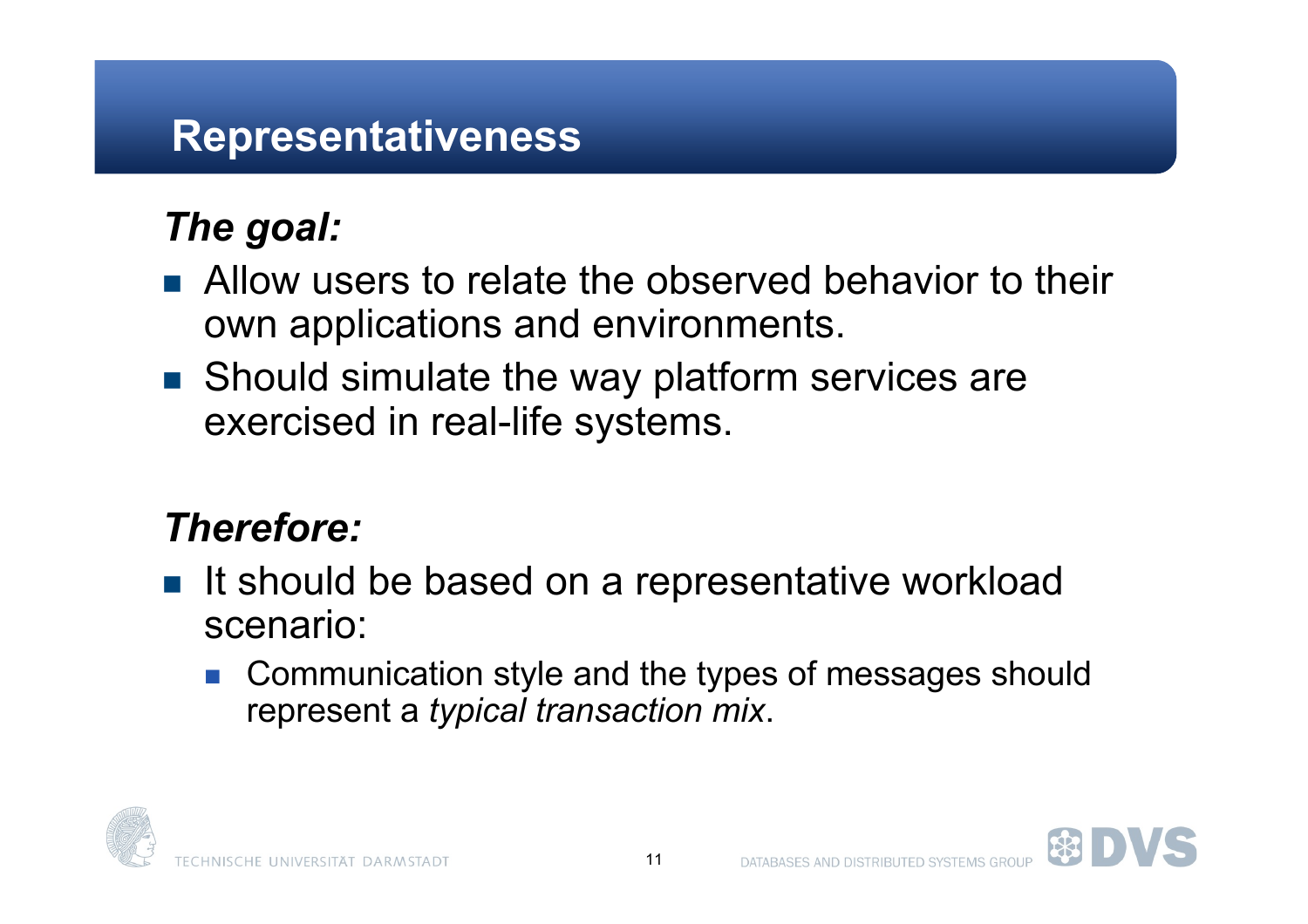#### **Scalability**

- Dimensions of scaling the workload :
	- **Horizontal scaling**:
		- De/Increase the number of destinations (queues and topics)
		- $\blacksquare$  Keep the traffic per destination constant
	- **Vertical scaling:**
		- De/Increase traffic per destination
		- Keep the number of destinations fixed
- **Preserve real-life relationships in modeled scenario**
- **Additionally:** Support for freeform scaling, *e.g. user defined traffic per destination and number of destinations*



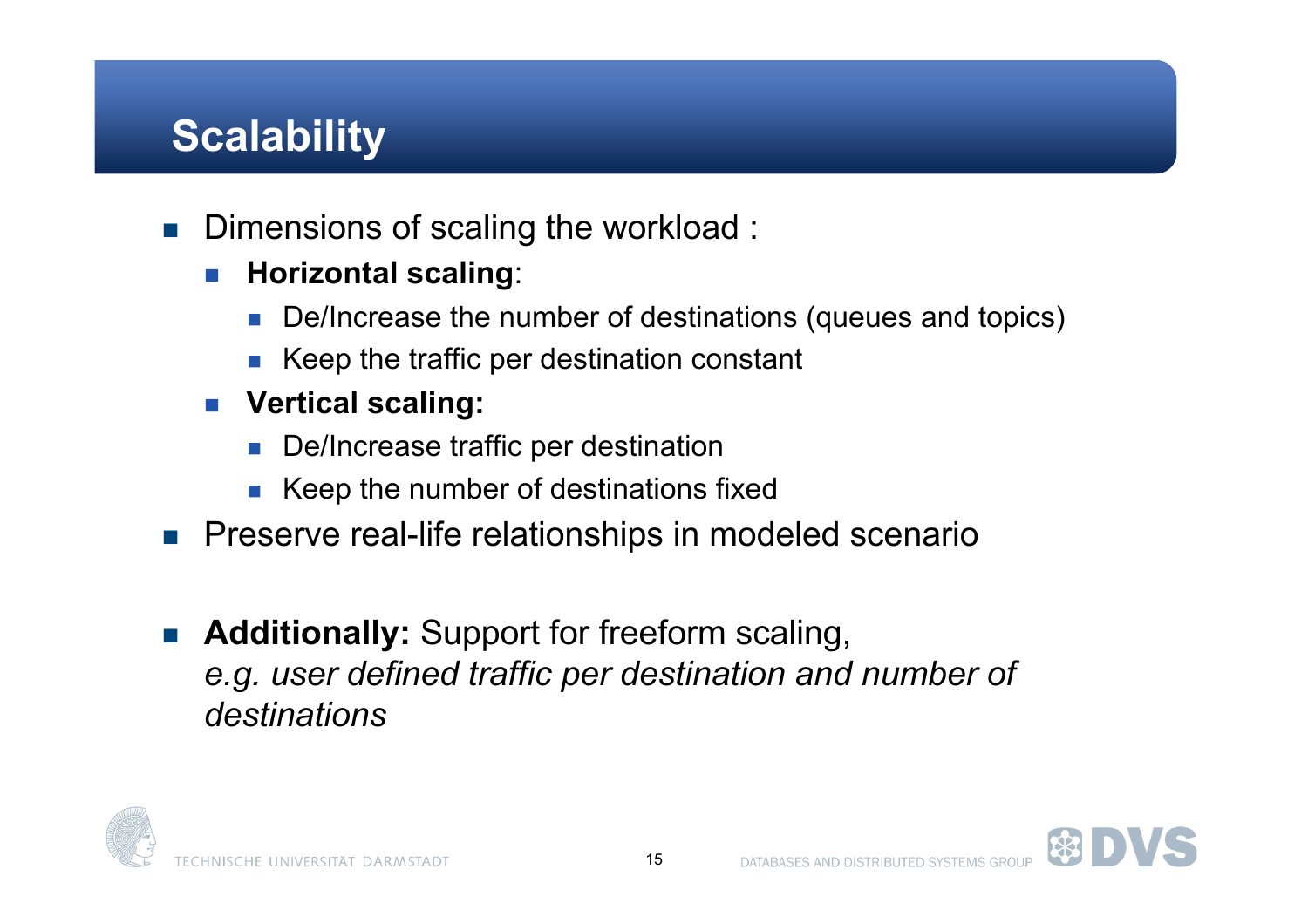#### **Configurability I**

- **Provide a flexible performance analysis tool:** 
	- **Allows users to configure and customize the workload,** e.g. for research purposes
- **Produce and publish standard results e.g for** marketing purposes

#### **Therefore:**

- Need for a framework which supports
	- $\blacksquare$  tuning,
	- **analyzing and**
	- **n** optimizing

performance of certain features / platforms



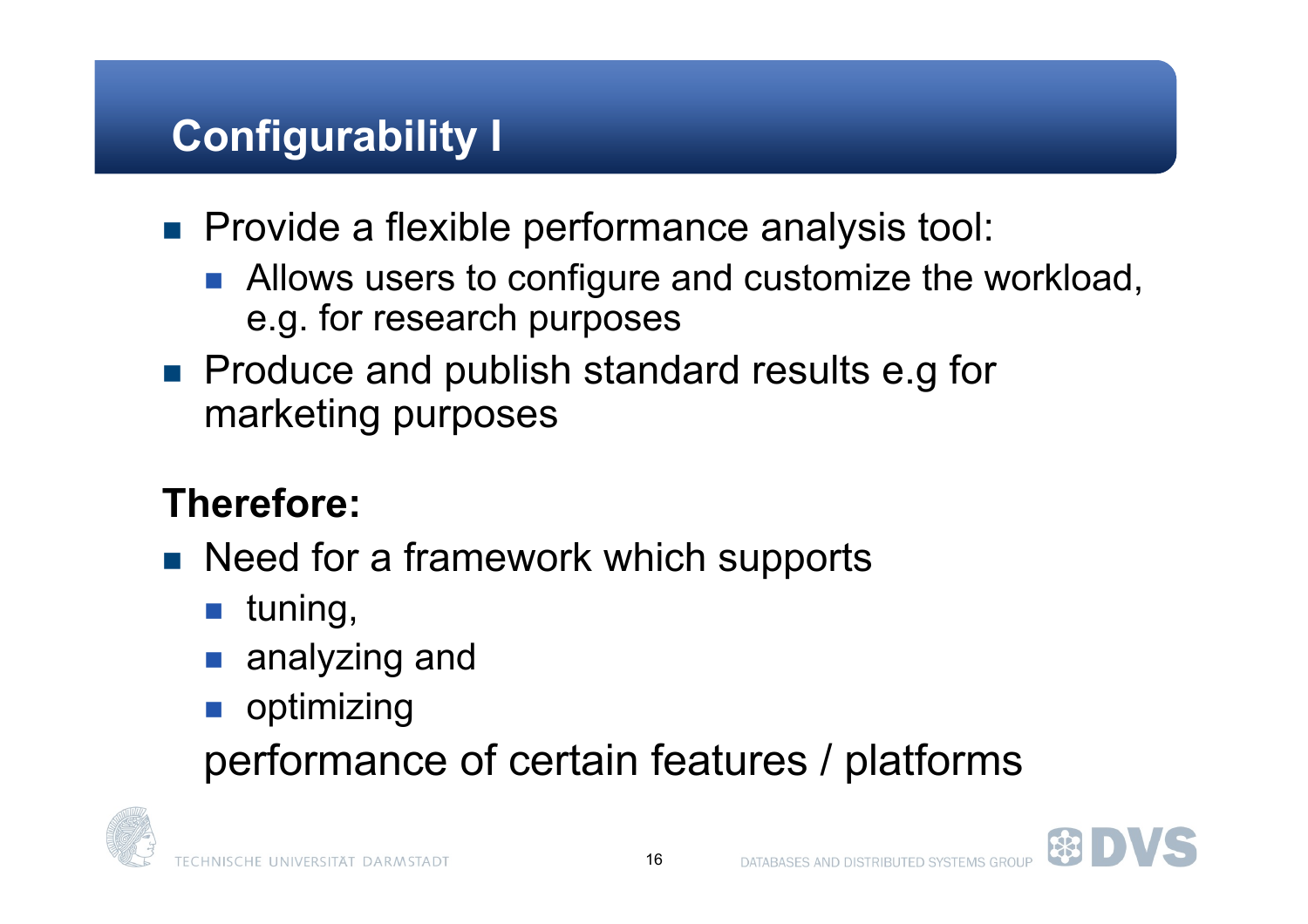#### **Configurability II**

- A benchmark framework should allow:
	- precise **configuration of workload and transaction mix**
	- to **switch off business interactions** (implies that interactions should be decoupled)

#### ■ Providing such a configurability is a great challenge:

#### *Freeform mode:*

Design and implement interactions so that they can be run in different combinations depending on the desired transaction mix

#### *Standard mode:*

It has to be ensured, that the interactions always behave like defined in the application scenario



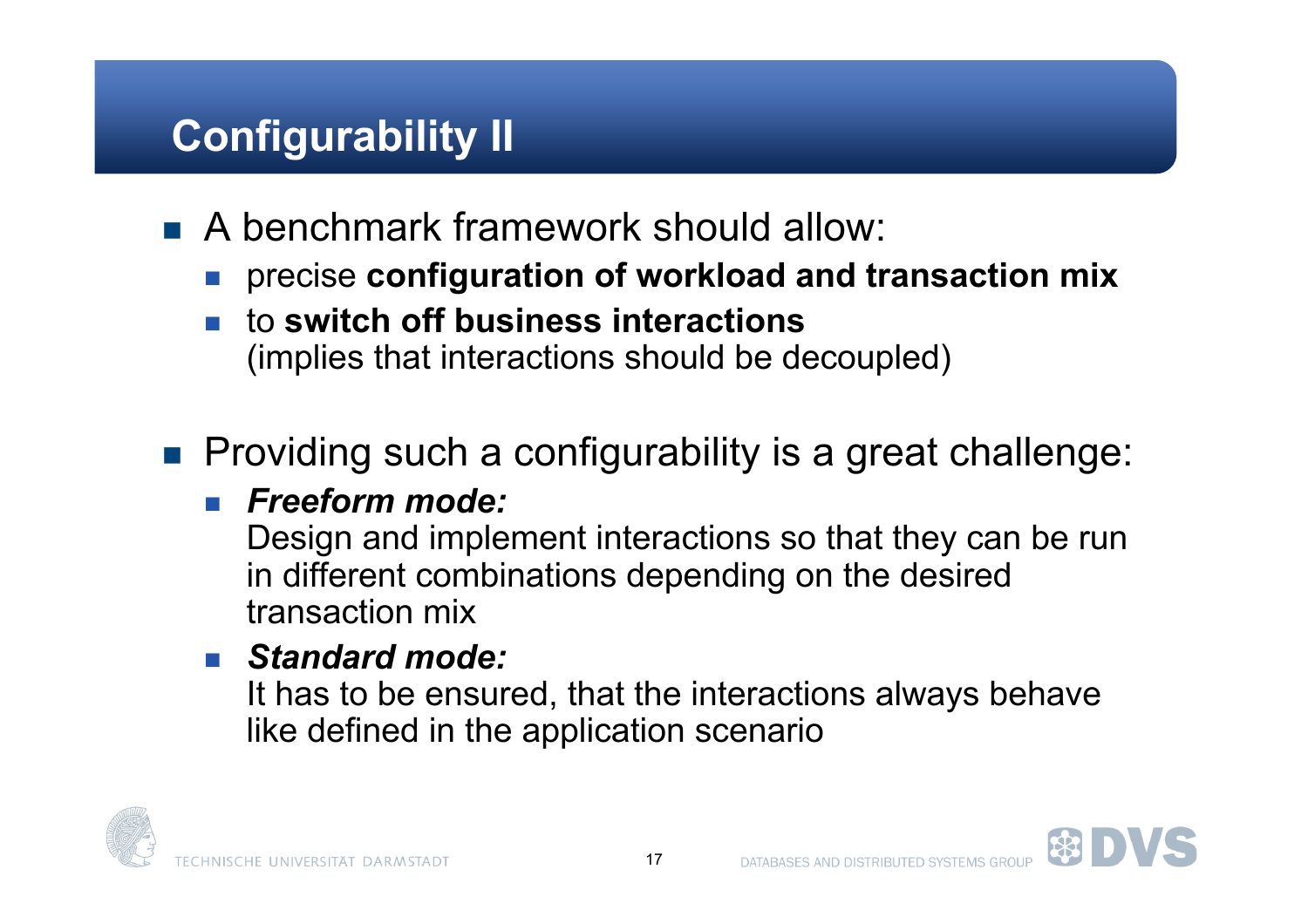#### **Overview**

### I. Introduction

II. Workload Requirements and goals of the SPECjms benchmark

## **III. Application Scenario for SPECjms**

- IV. Implementation Framework
- V. Summary

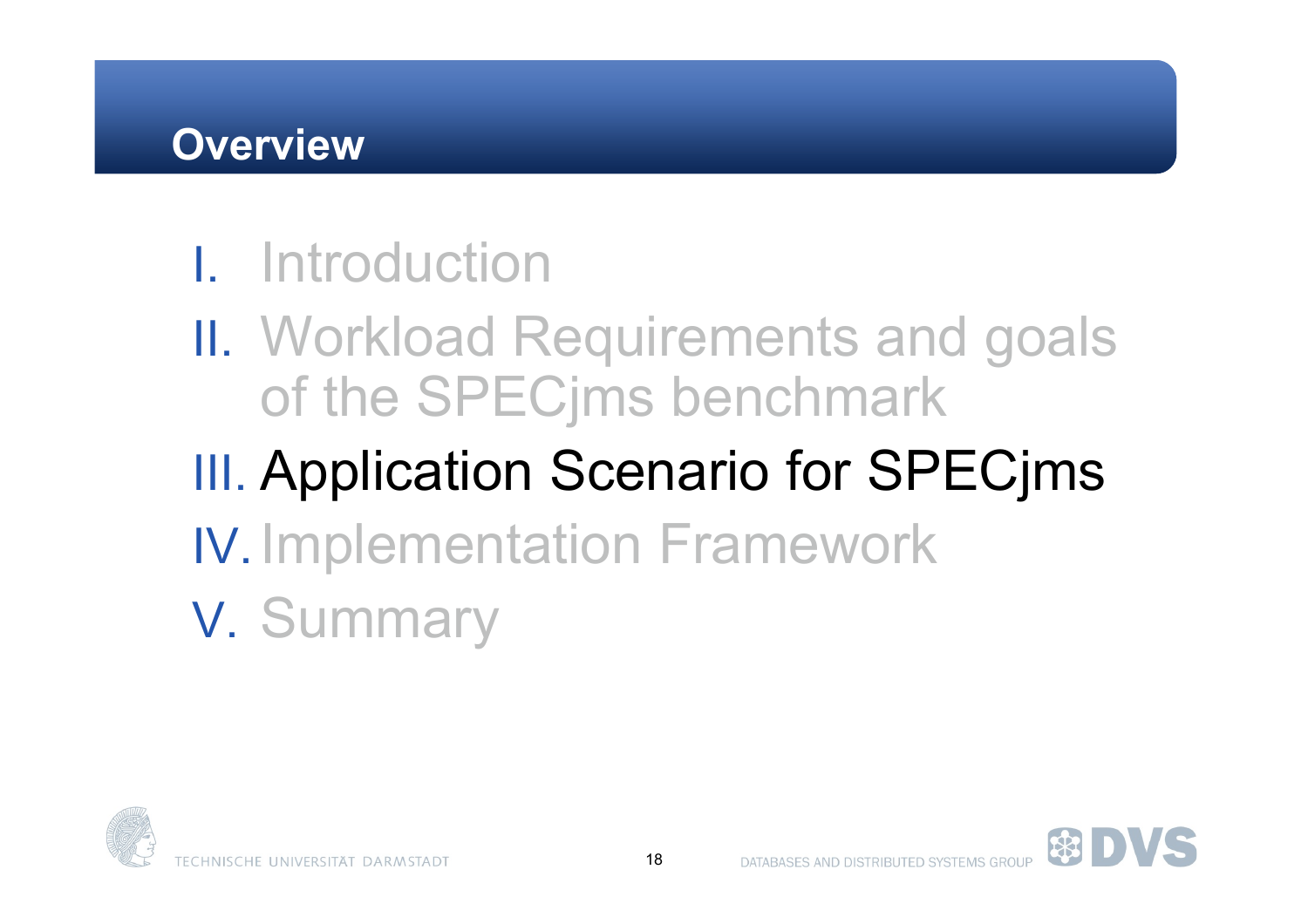#### **The Application Scenario**

■ Represents a supply chain of a supermarket company.

#### **Participants:**

- Headquarters (HQ)
- ■Supermarkets (SM)
- **Distribution Centers (DC)**
- ■Suppliers (SP).

### ■ Based on the previously discussed requirements.



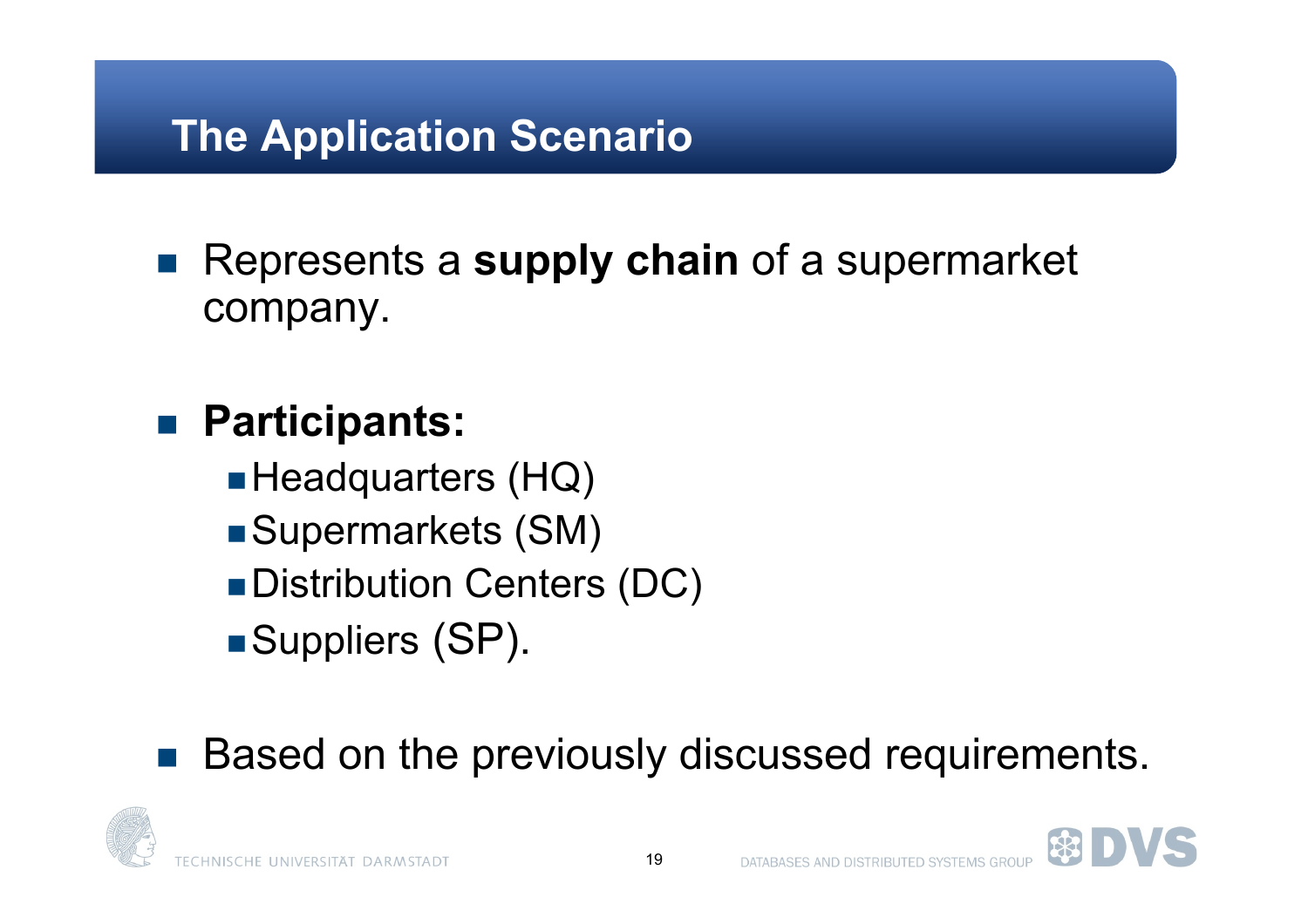#### **The Application Scenario**

#### **Why again a Supply Chain Scenario?**

- **Excellent basis for defining different interactions:** Many destinations, use cases, ...
- **Typical real word application**
- Importance of performance (RFID!)
- Allows scaling the workload in a natural way:
	- *Horizontal:* e.g. scale the number of SMs
	- *Vertical:* e.g. scale amount of products sold per SM

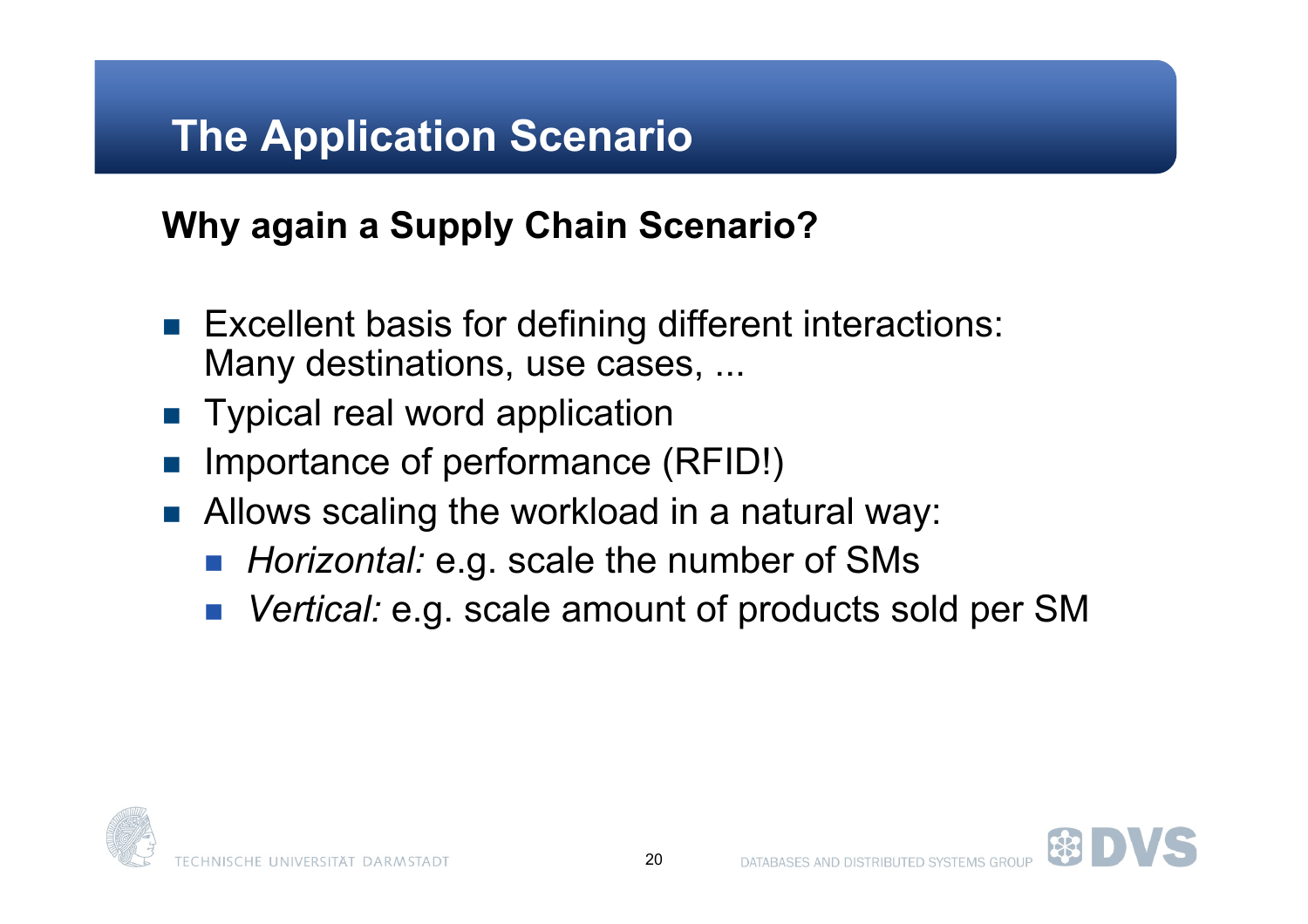#### **Participants**





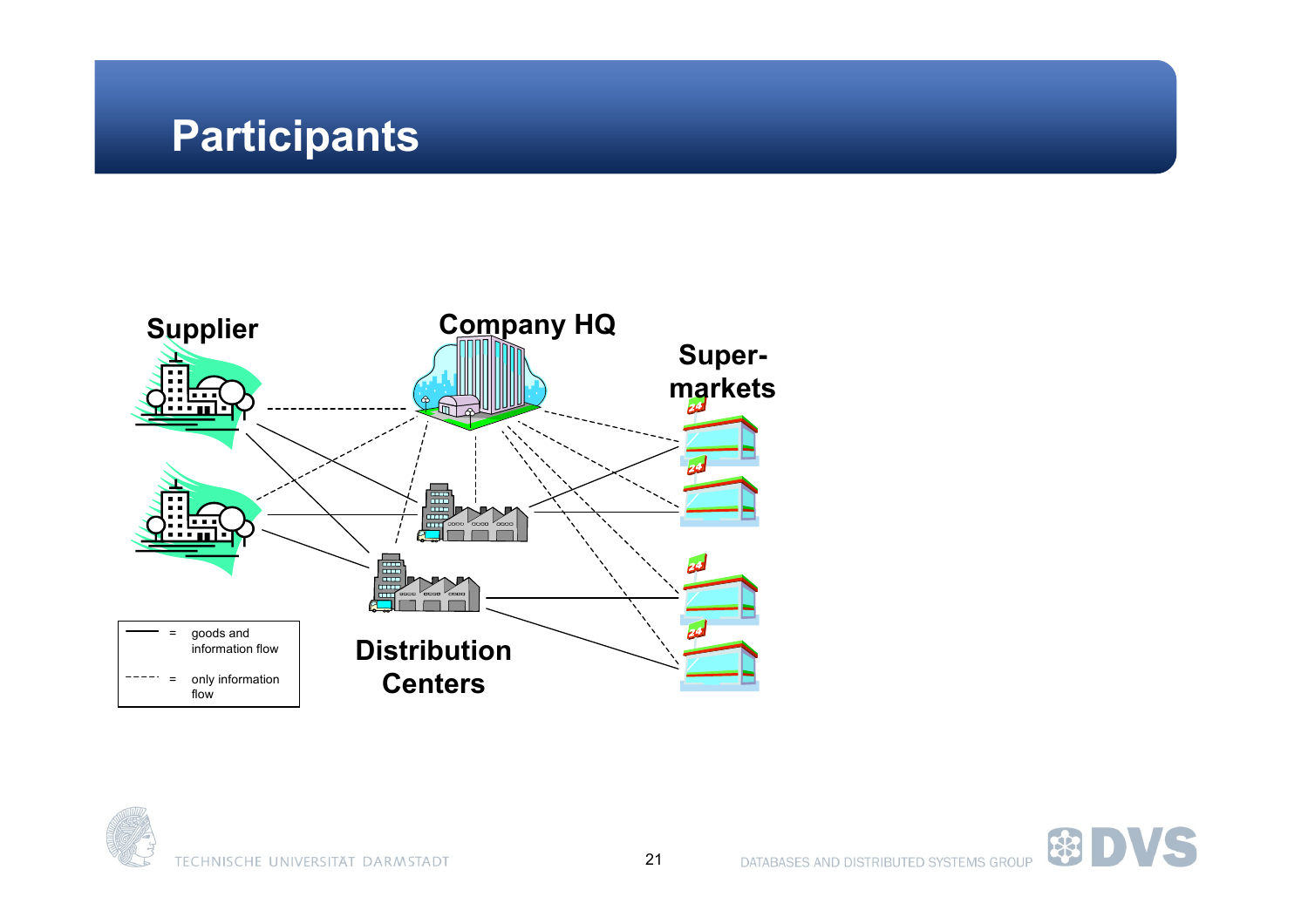#### **Participants - Supermarkets**



#### **Supermarket (SM)**

- sells goods to end customers.
- manages its inventory.
- every supermarket offers different products.
- every supermarket is supplied by exactly one of the distribution centers.

 $\mathbb{R}$ 

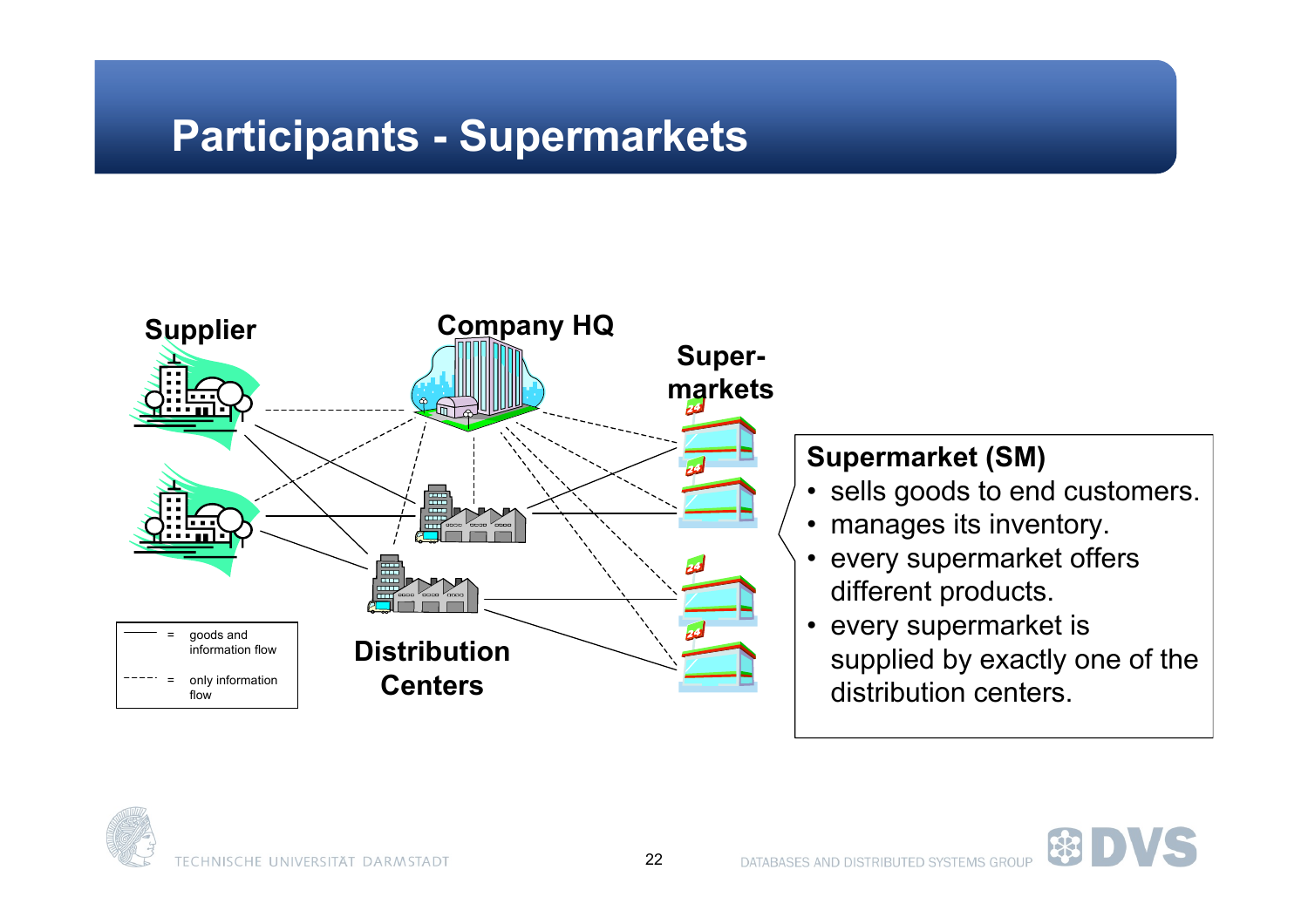#### **Participants - Distribution Center**



#### **Distribution Center (DC)**

• supplies the supermarket stores which sell goods to end customers.

zo

- responsible for a set of stores in a given area.
- is supplied by external suppliers.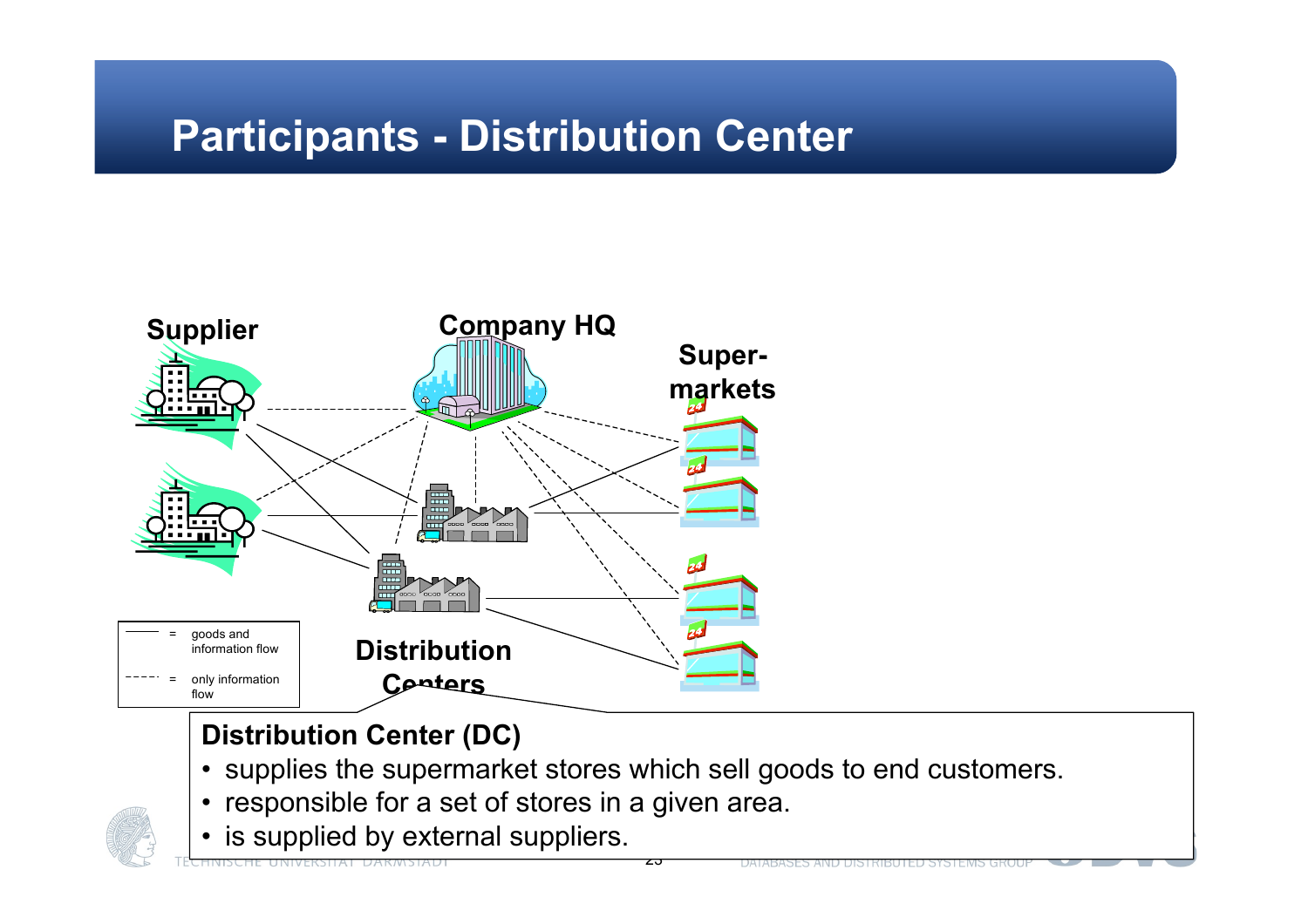#### **Participants - Suppliers Supplier (SP)**

•deliver goods to distribution centers (based on an offer of the supplier). •not every supplier offers the same products.

•offers either all products of a given product family or none of them.





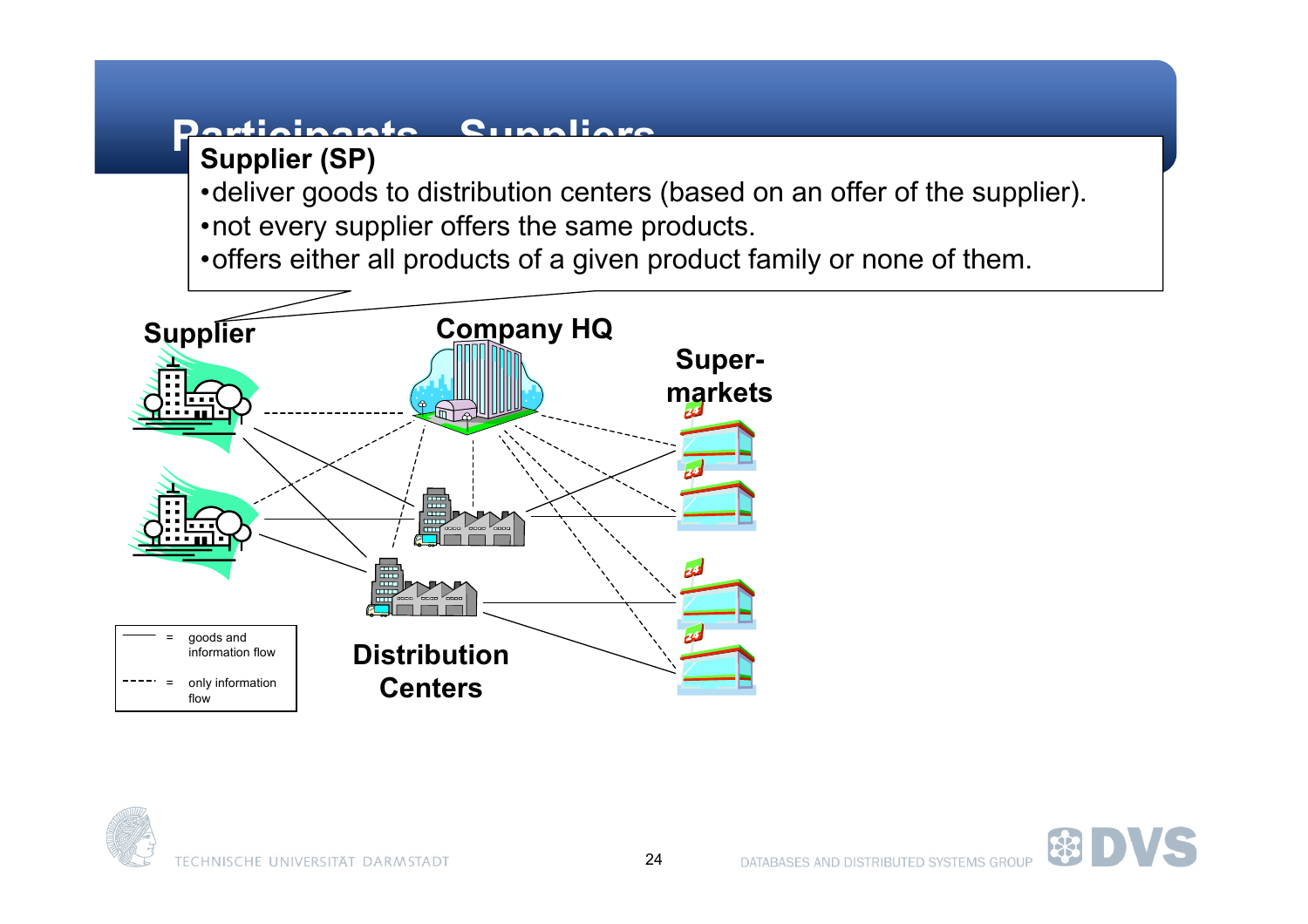#### **Participants HQ**

- manages the accounting of the company.
- manages information about the goods and products.
- manages selling prices.
- monitors the flow of goods and money in the supply chain.





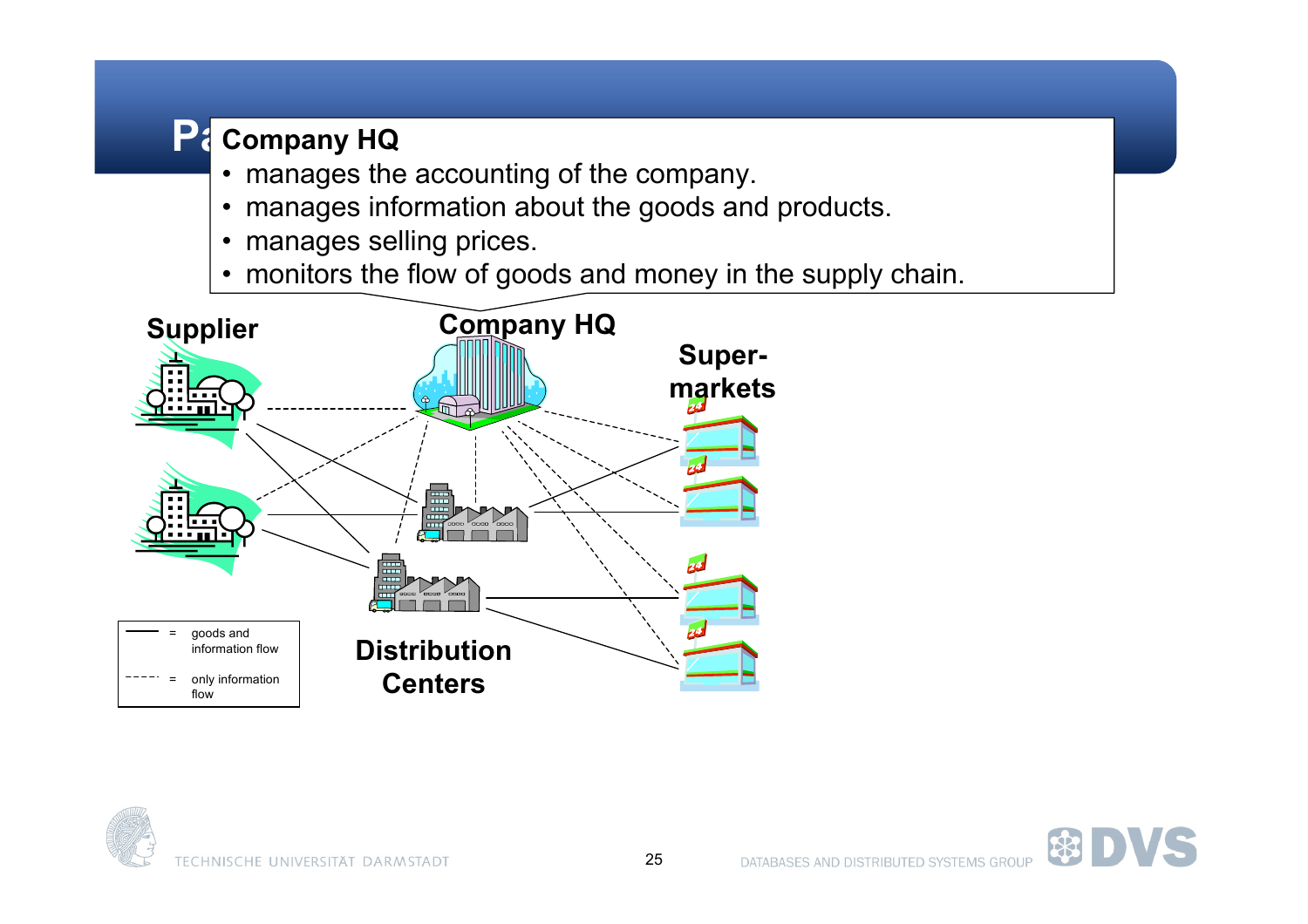#### **Business Interactions**

#### **The following interactions are part of the scenario:**

- 1. Order / Shipment Handling (SM / DC)
- 2. (Purchase) Order / Shipment Handling (DC / SP)
- 3. Price Updates
- 4. Inventory Management
- 5. Sales Statistics Collection
- 6. Product Announcements
- 7. Credit Card Hotlists



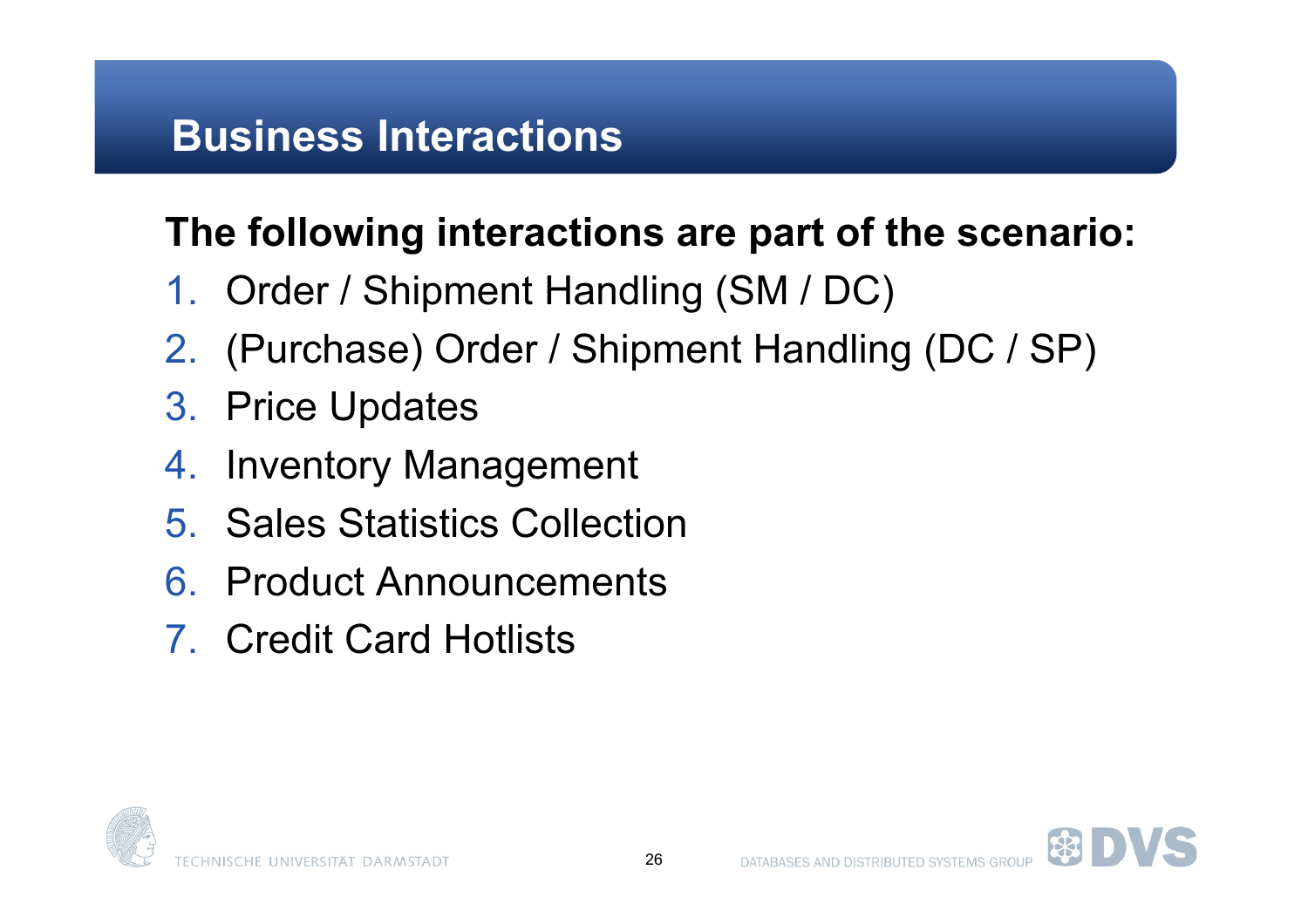#### **Business Interactions**

#### **The following interactions are part of the scenario:**

- 1. Order / Shipment Handling (SM / DC)
- **2. (Purchase) Order / Shipment Handling (DC / SP)**
- 3. Price Updates
- 4. Inventory Management
- 5. Sales Statistics Collection
- 6. Product Announcements
- 7. Credit Card Hotlists



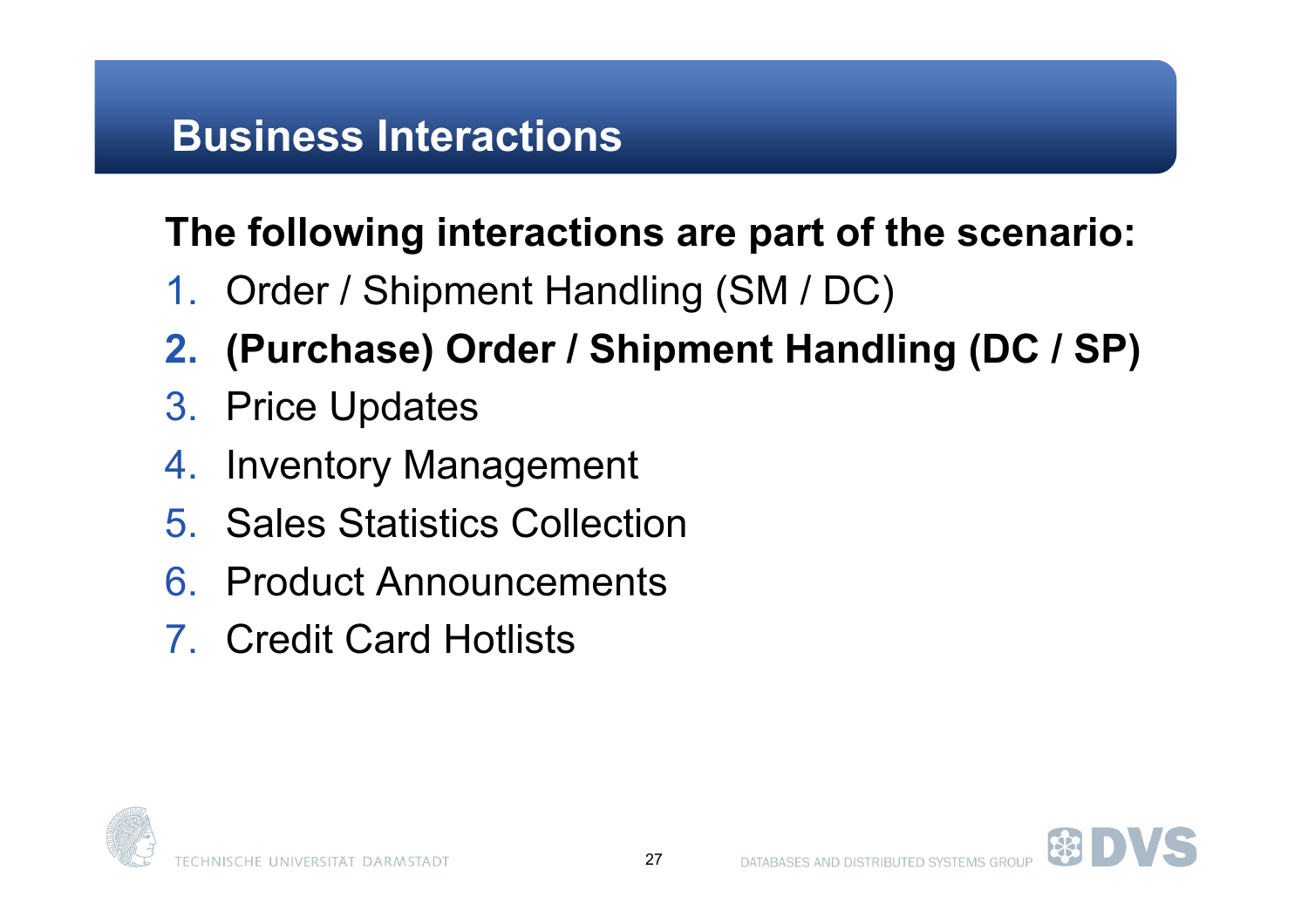#### **Example: Interaction 2**

#### **Purchase Order / Shipment Handling (DC & SPs)**

- Point-to-Point **and** Publish/Subscribe communication.
- **Inter company communication.**
- Includes **six steps**



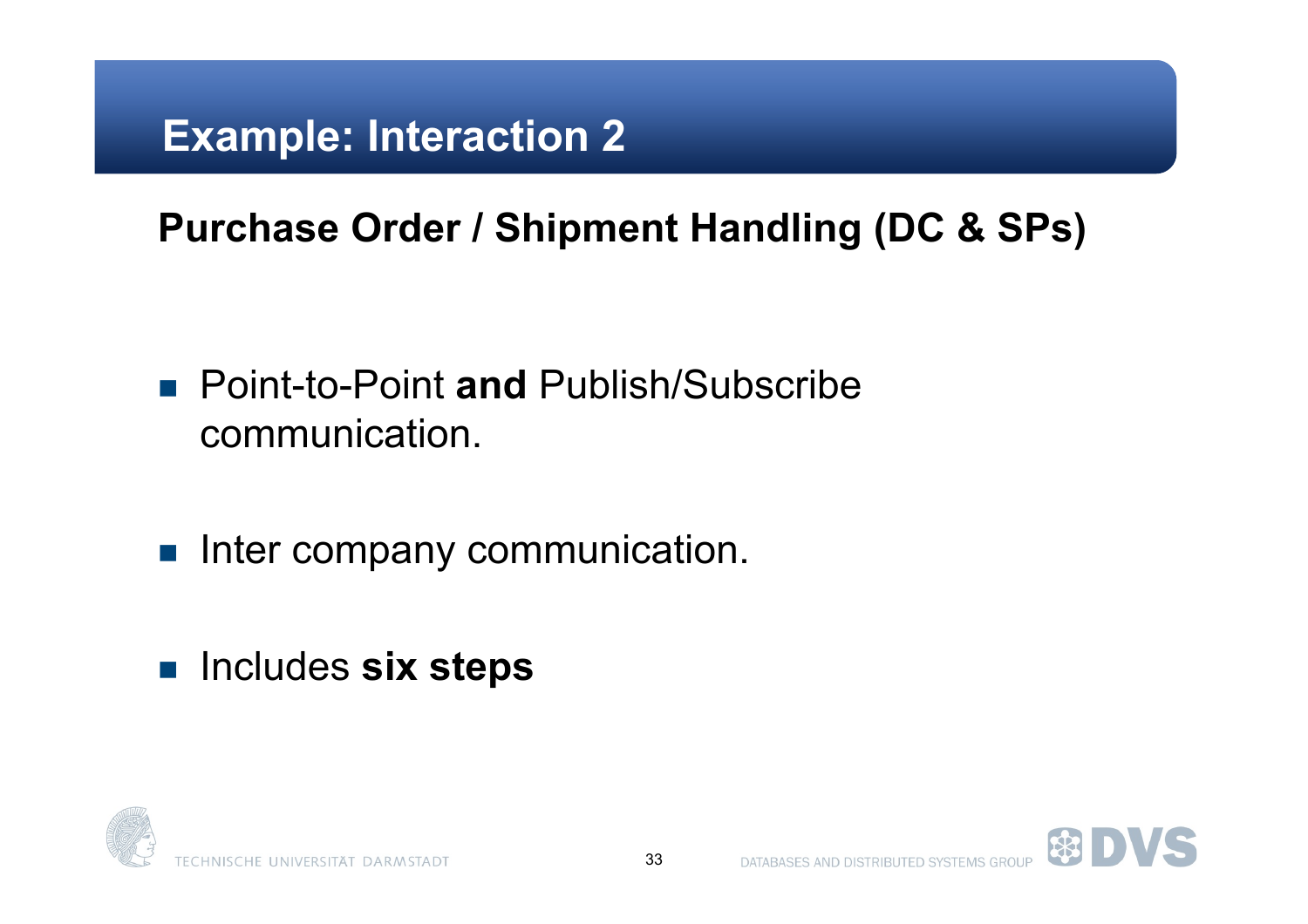**Suppliers Supermarket Company Company HQ**  $\sqrt{1000}$ **Super-1. markets** DC sends a call for offers.1  $\frac{1}{1000}$  $\overline{1}$ 1 **Tale** = goods and **Distribution** info flow **Centers** = only info flow



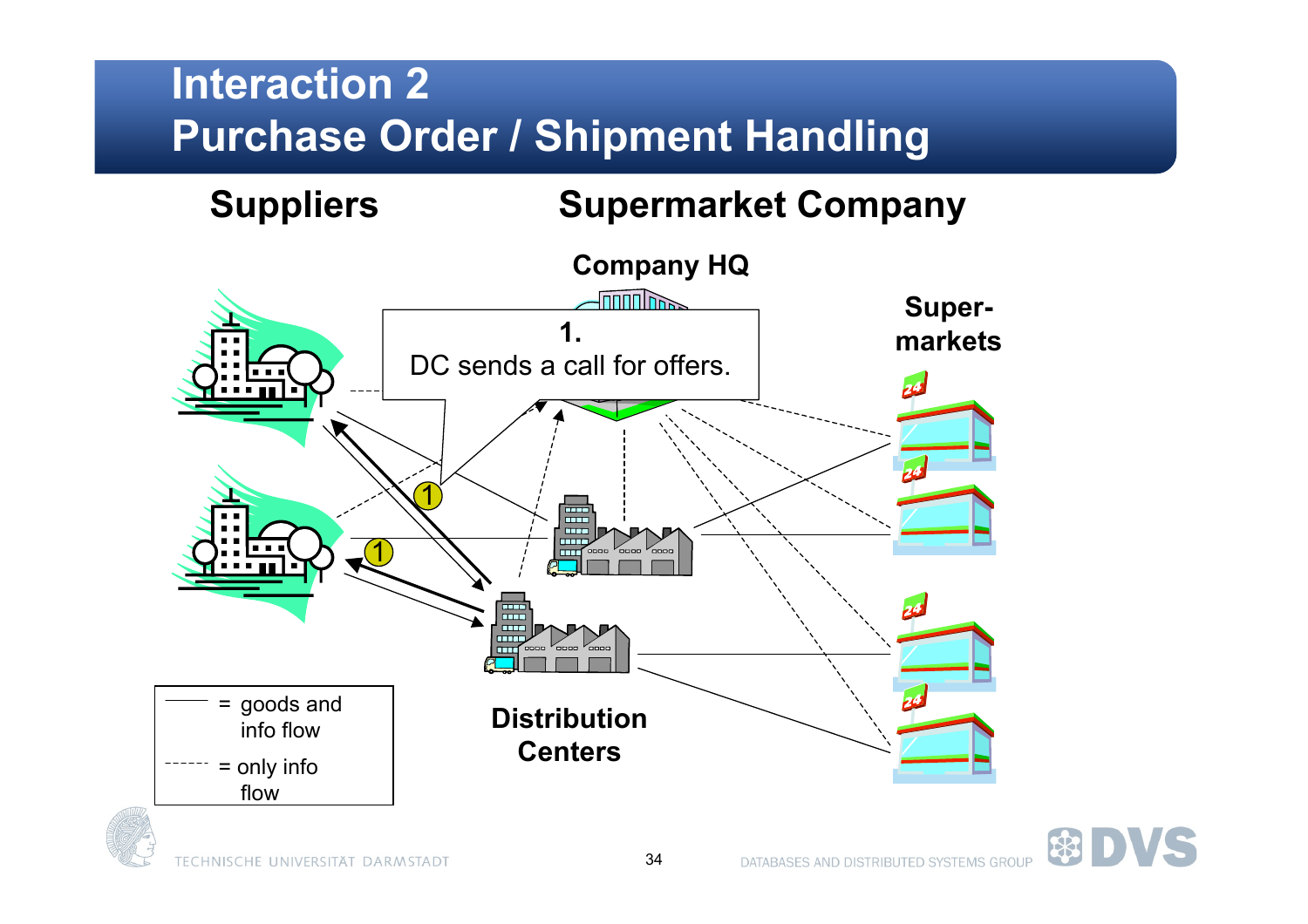**Suppliers Supermarket Company**



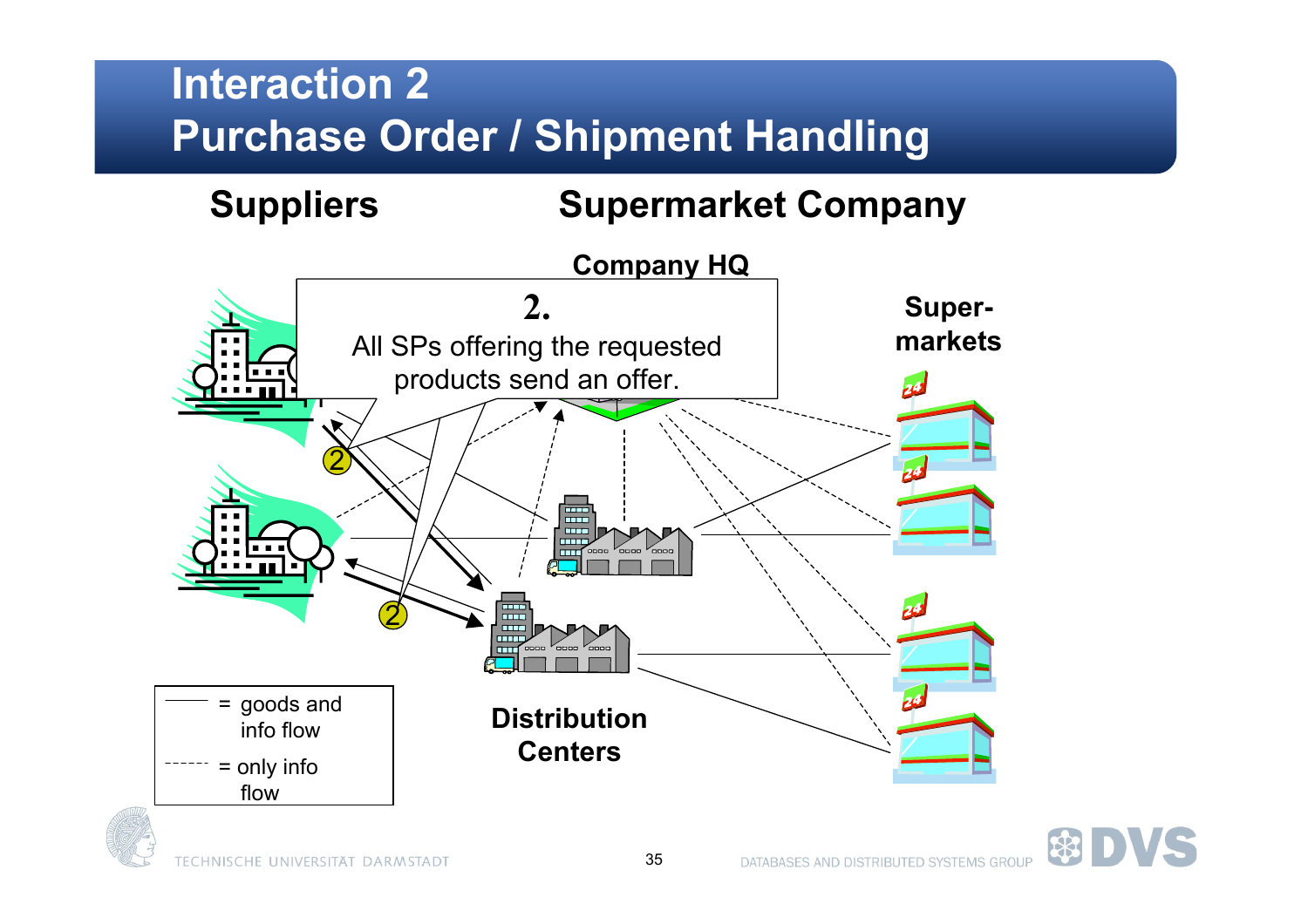



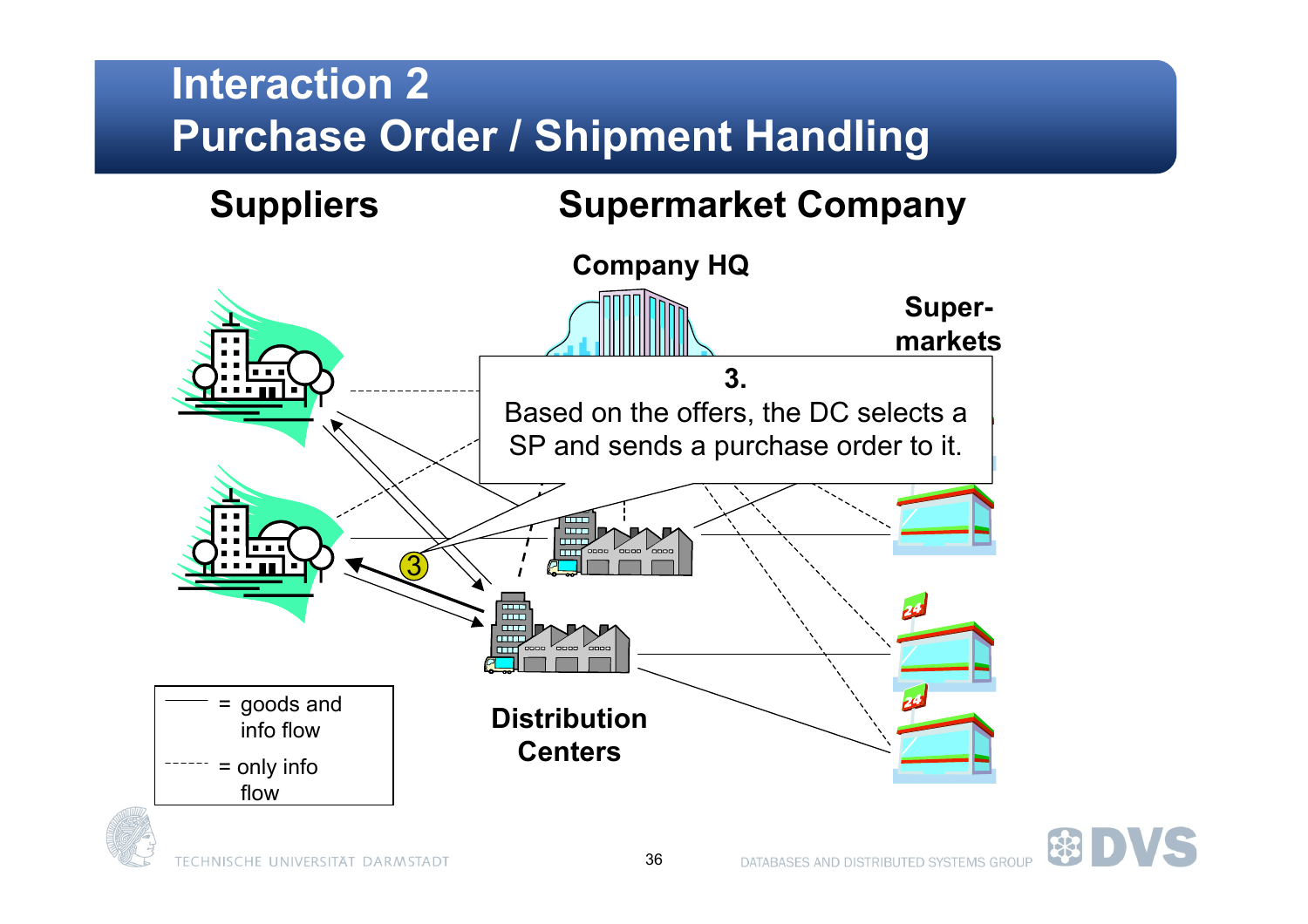**Suppliers Supermarket Company**

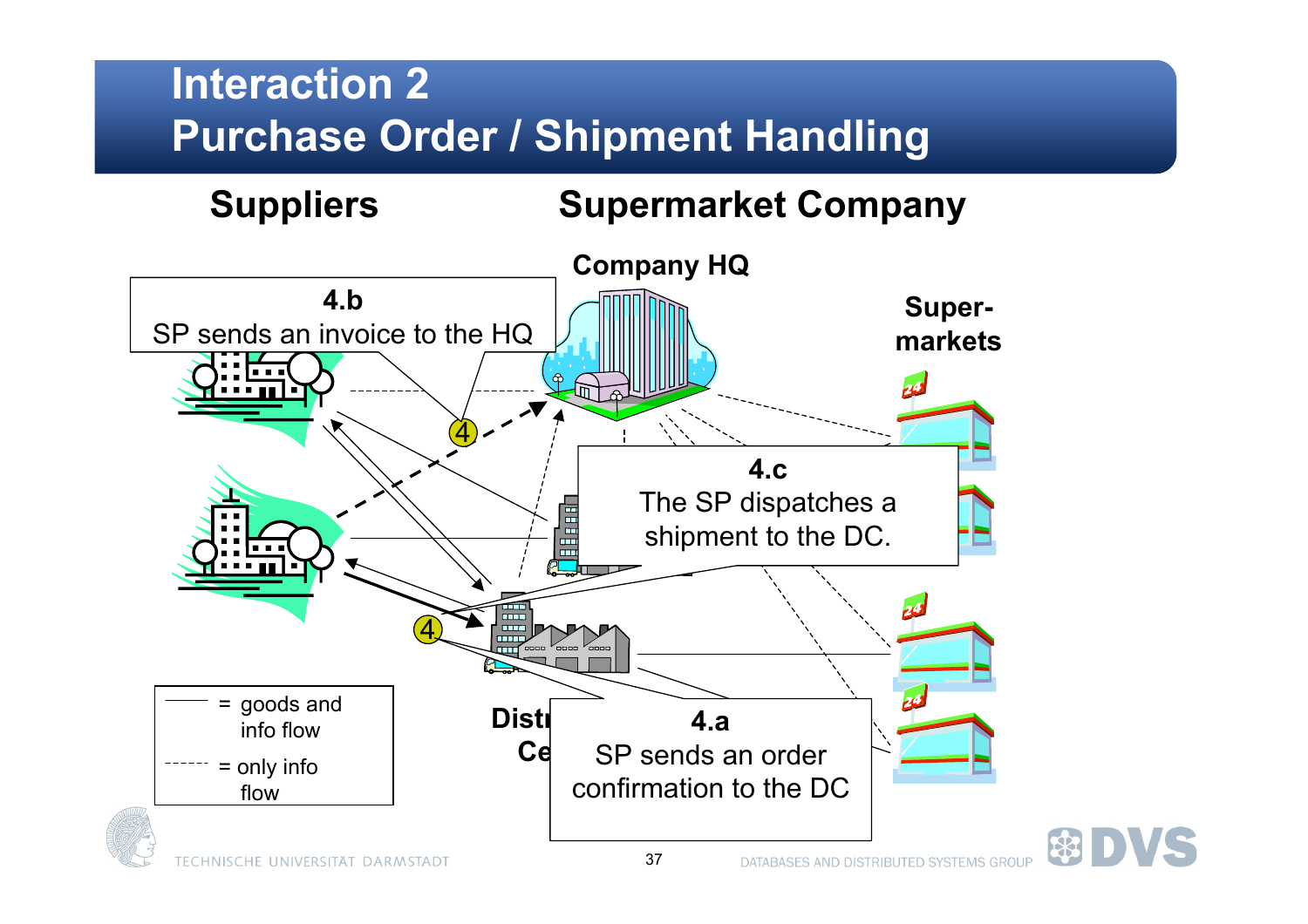

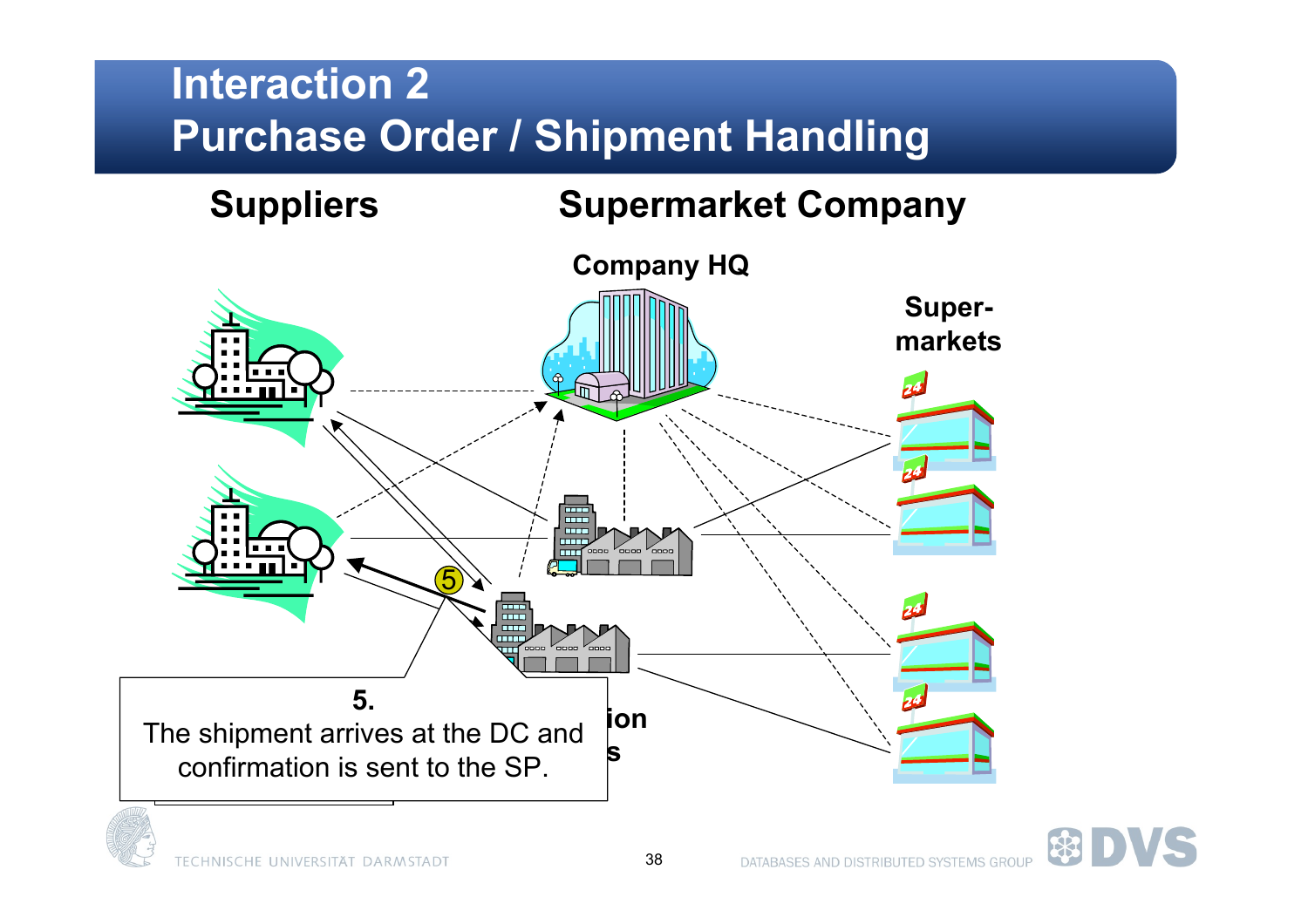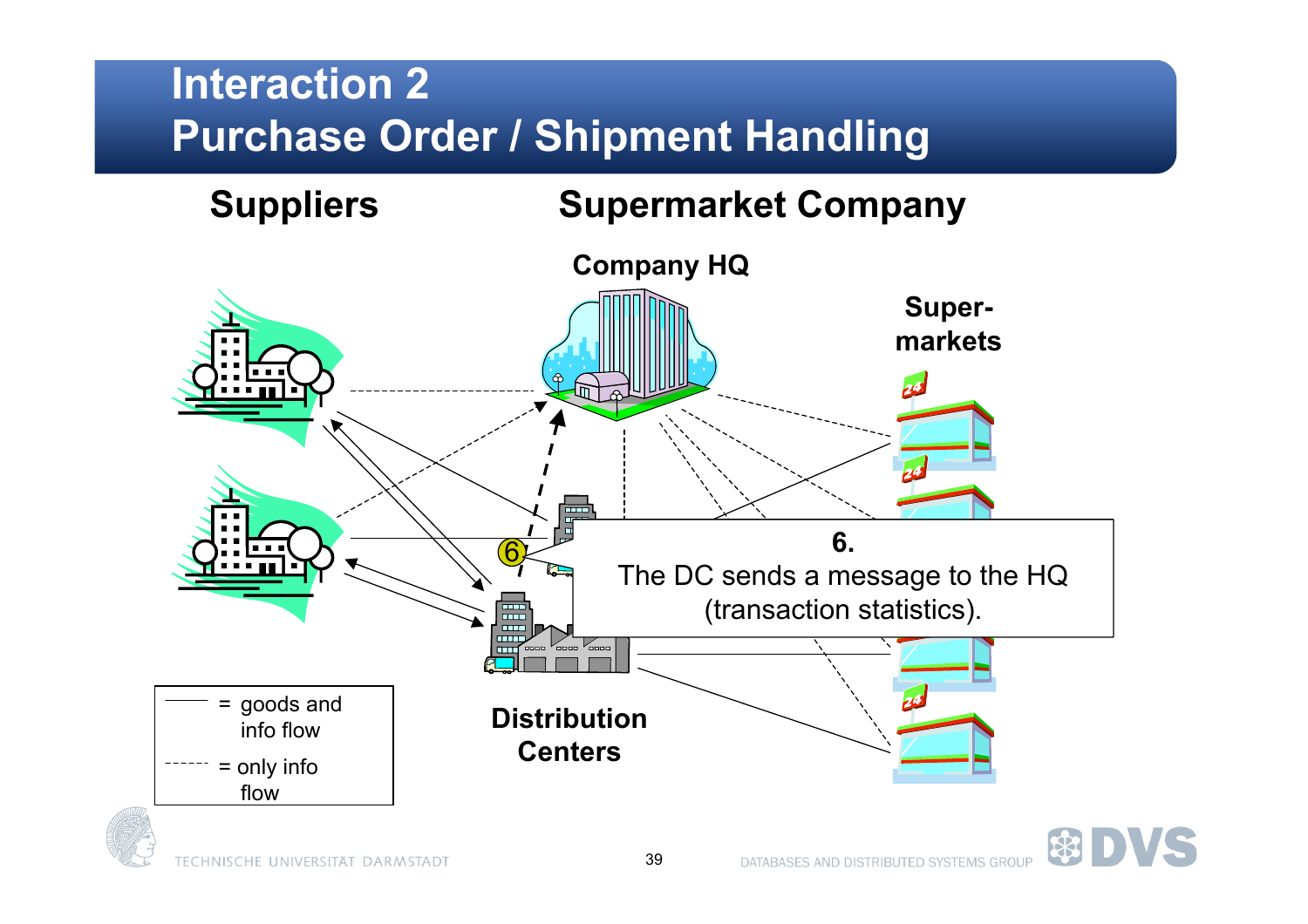### I. Introduction

- II. Workload Requirements and goals of the SPECjms benchmark
- **III. Application Scenario for SPECjms**
- IV. Implementation Details
- V. Summary



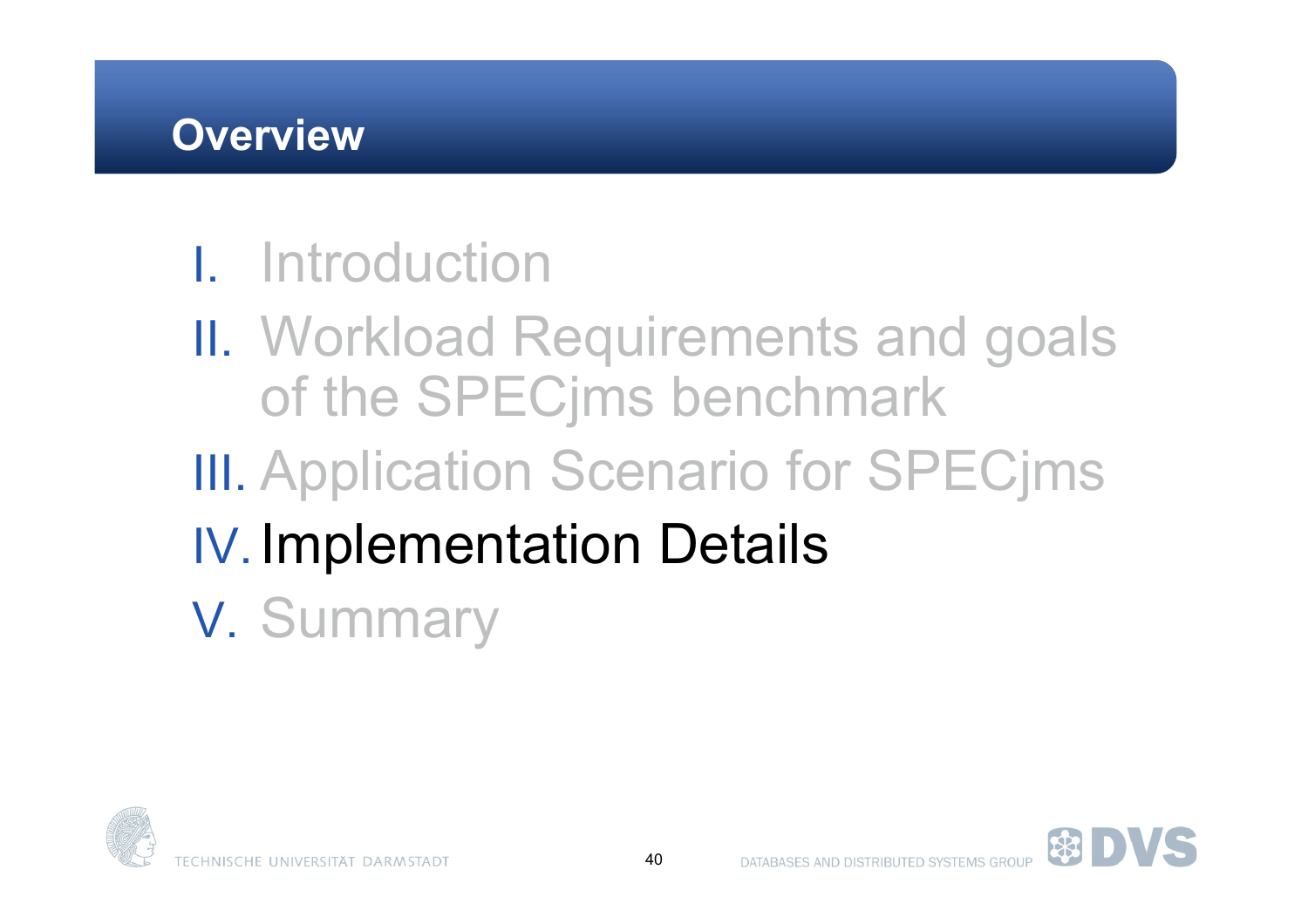#### **Message Types and Destinations**

19 different messages are defined:

- **Three different sizes per message (small, medium,** large) with a certain probability
- **Acknowledgment mode:** 
	- Standard: AUTO\_ACKNOWLEDGMENT (can be changed in several interactions)
- All messages types supported by the JMS Specification excepted ByteMessages
- (Non-)Persistent, (Non-)Transactional, Durable, ...



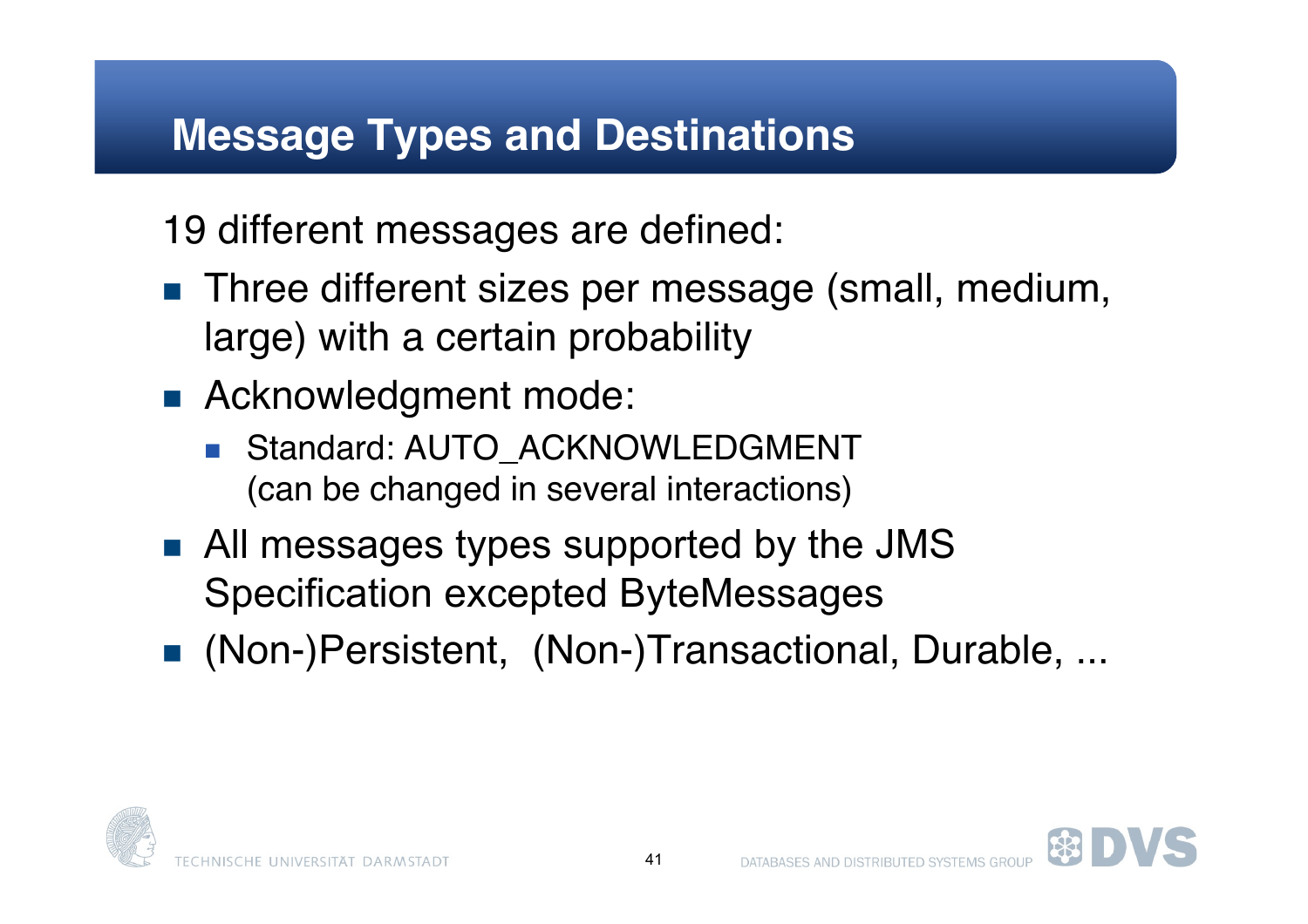#### **Message Types and Destinations**

■ Number of queues per location instance:

| <b>Location</b> | No. of queues |
|-----------------|---------------|
| <b>SM</b>       | 3             |
| <b>SP</b>       | $\mathcal{P}$ |
| HQ              |               |
| <b>DC</b>       |               |

Number of topics: 3 + *one for every product family*



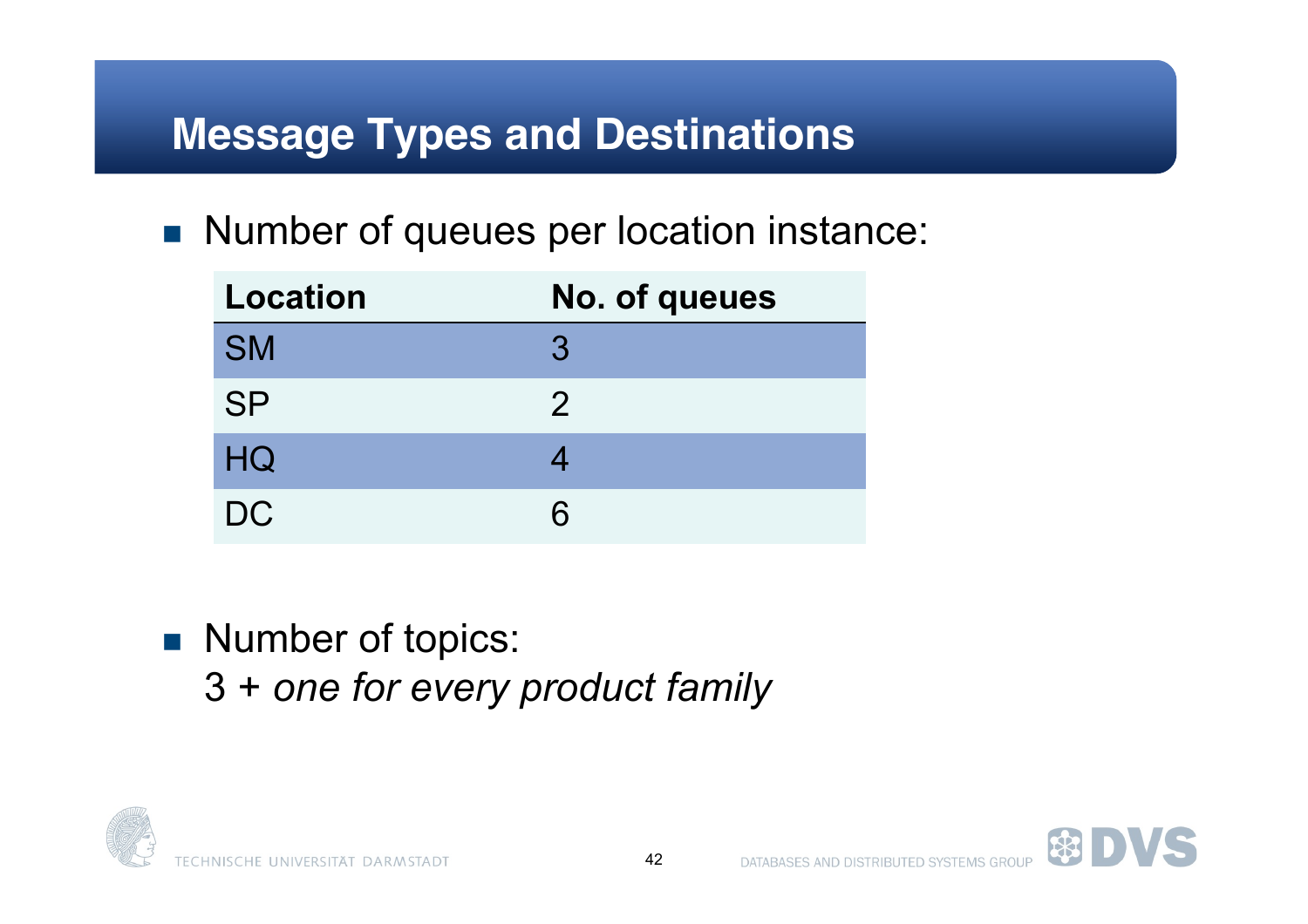#### **Driver Framework**

- Many locations represented by many event handlers (message consumers)
- **Exent handlers may be distributed across many** physical machines.
- **Reusable driver framework** addresses this issues without any inherent scalability limitations.
- **Plain Java**
- Maximum choice in laying out workload to achieve maximum performance.



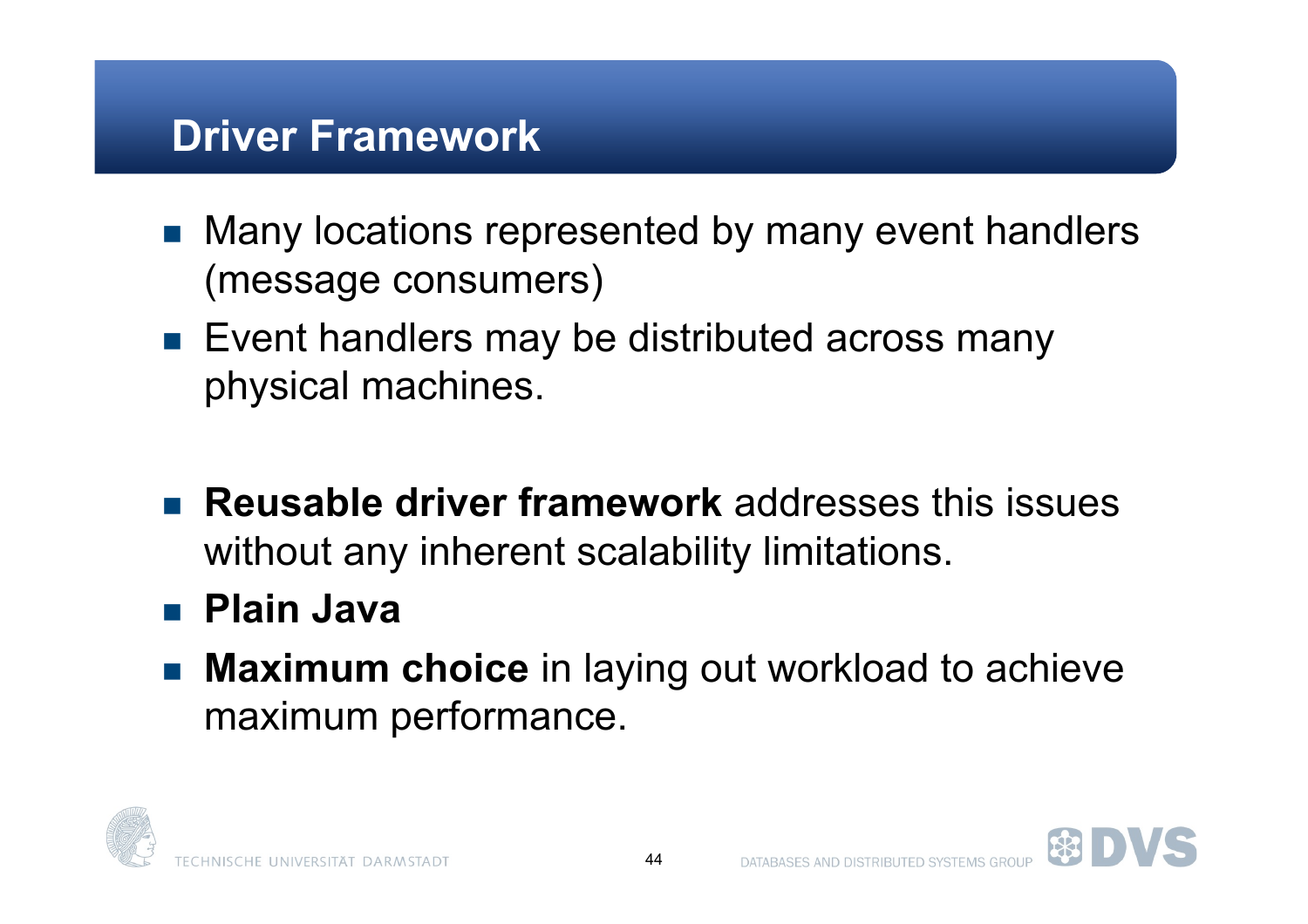#### **Driver Framework**





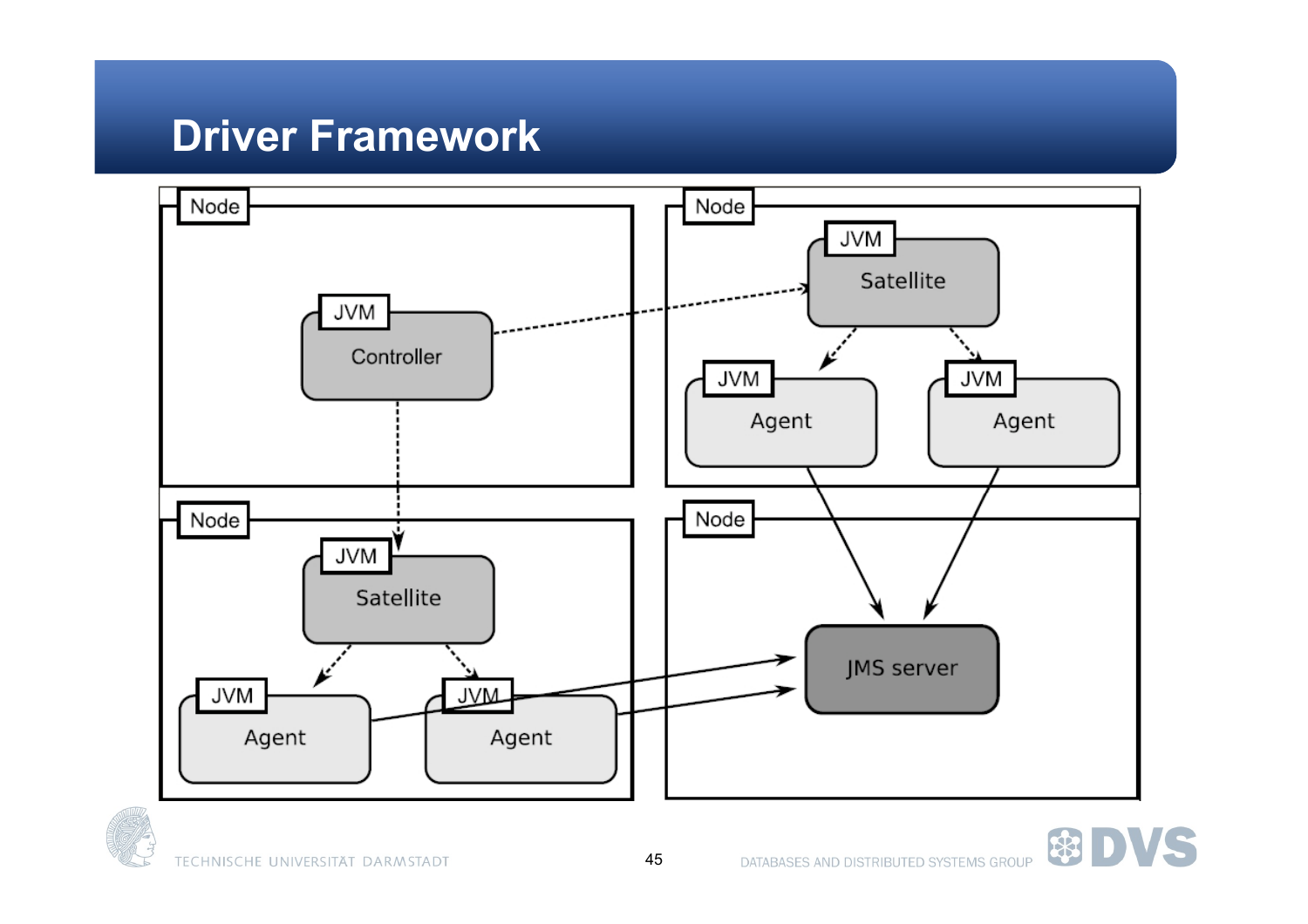#### **A Flexible Framework for Performance Analysis**

- Allows to **configure and customize** the workload / transaction mixes
- Provides **three different topologies** corresponding to three different modes in which the benchmark can be run:
	- Vertical
	- **Horizontal**
	- **Freeform**

#### **Many features**

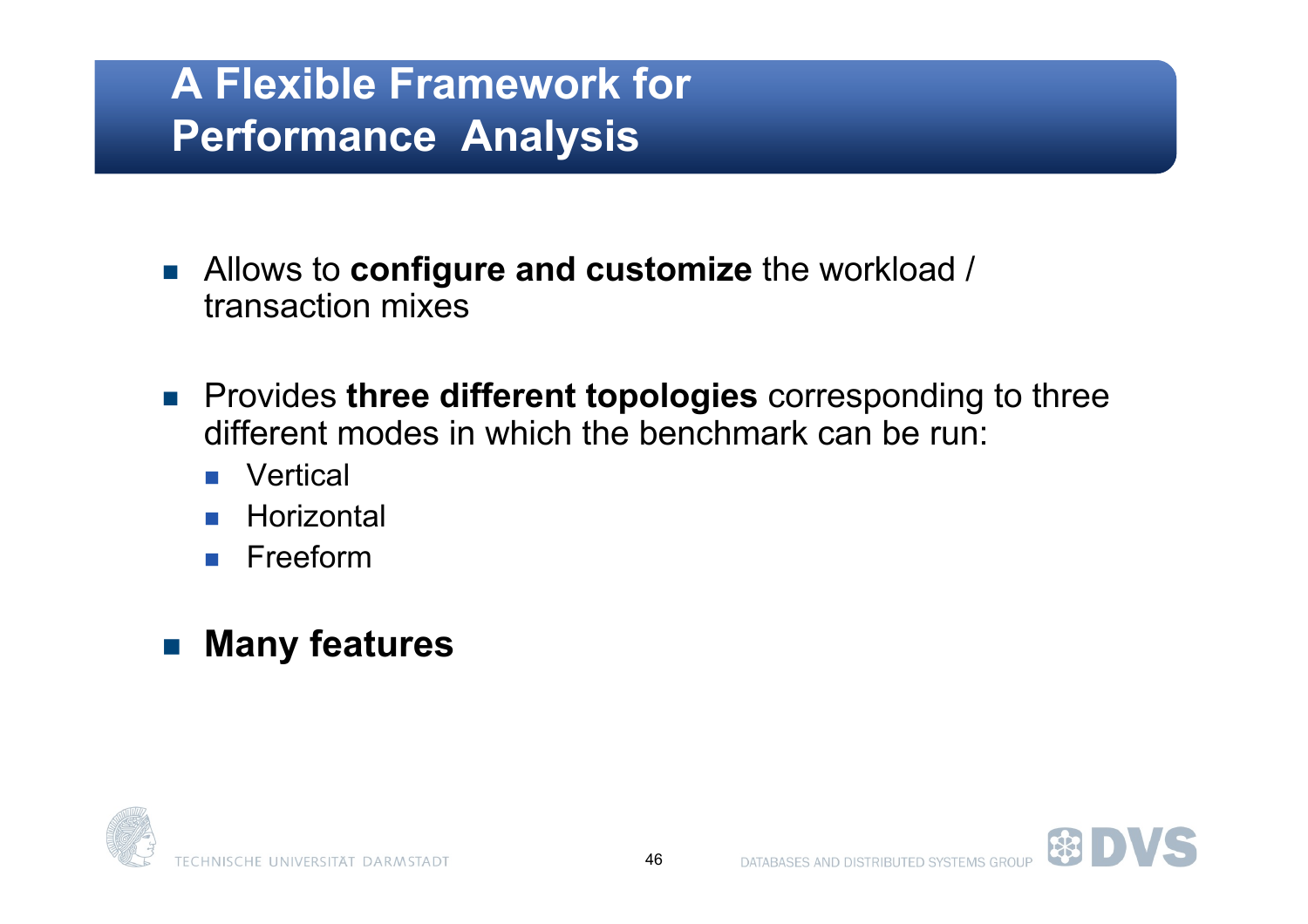#### **A Flexible Framework for Performance Analysis**

#### **Some features:**

- Number of physical locations (HQ, SM, DC, SP) emulated.
- Number of agents representing a single physical location.
- Number of event handlers in an agent of each type.
- Number of driver instances for each interaction.
- Total number of invocations of each interaction (as an alternative to specifying a rate).
- Message size distributions for each interaction.
- The driver nodes on which agents are run.
- Number of JVMs run on each node and the way agents are distributed among them.
- Number of javax.jms.Connection objects shared amongst event handler classes within a single agent.



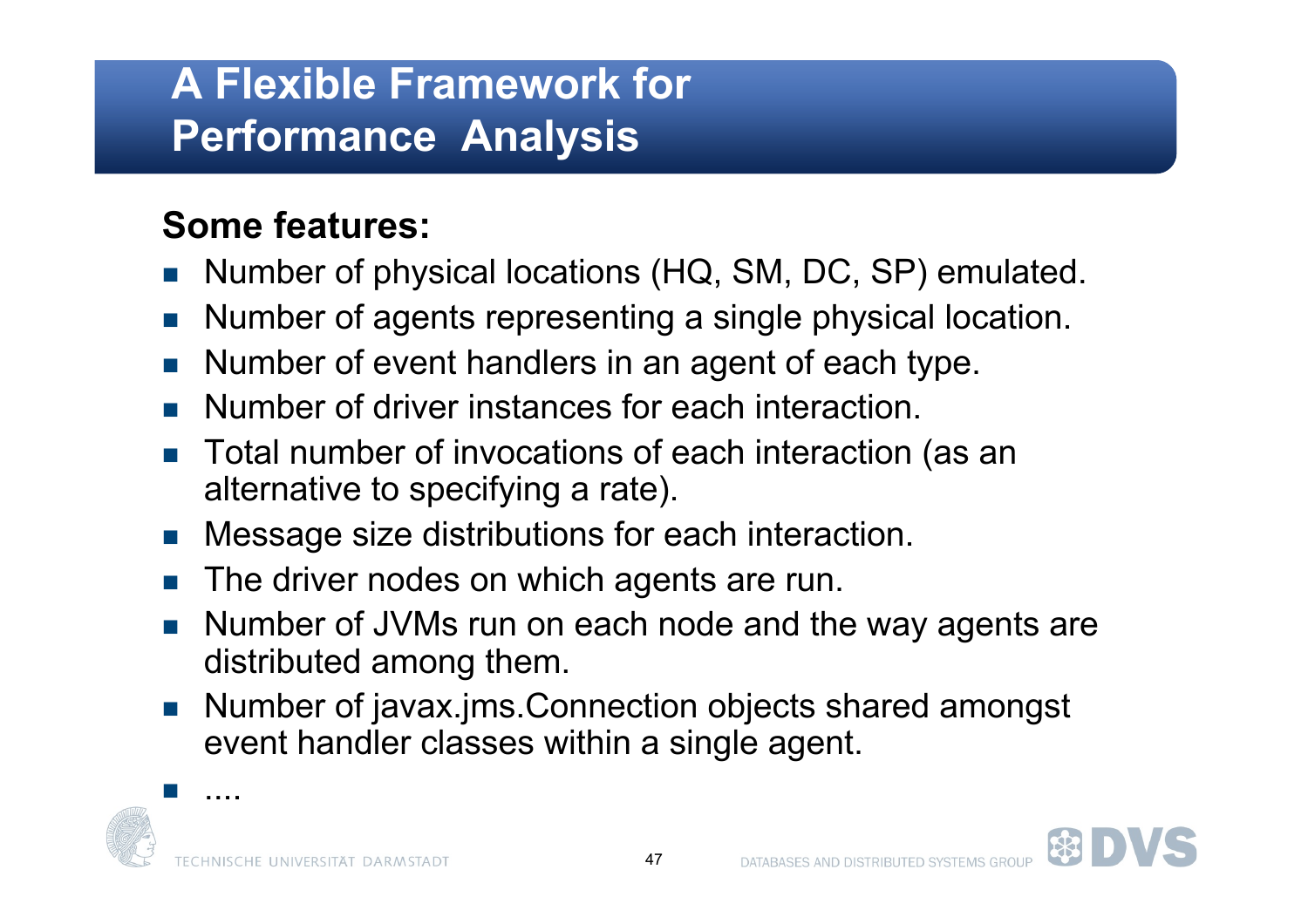#### **Overview**

### I. Introduction

- II. Workload Requirements and goals of the SPECjms benchmark
- **III. Application Scenario for SPECjms**
- IV. Implementation Details
- V. Summary



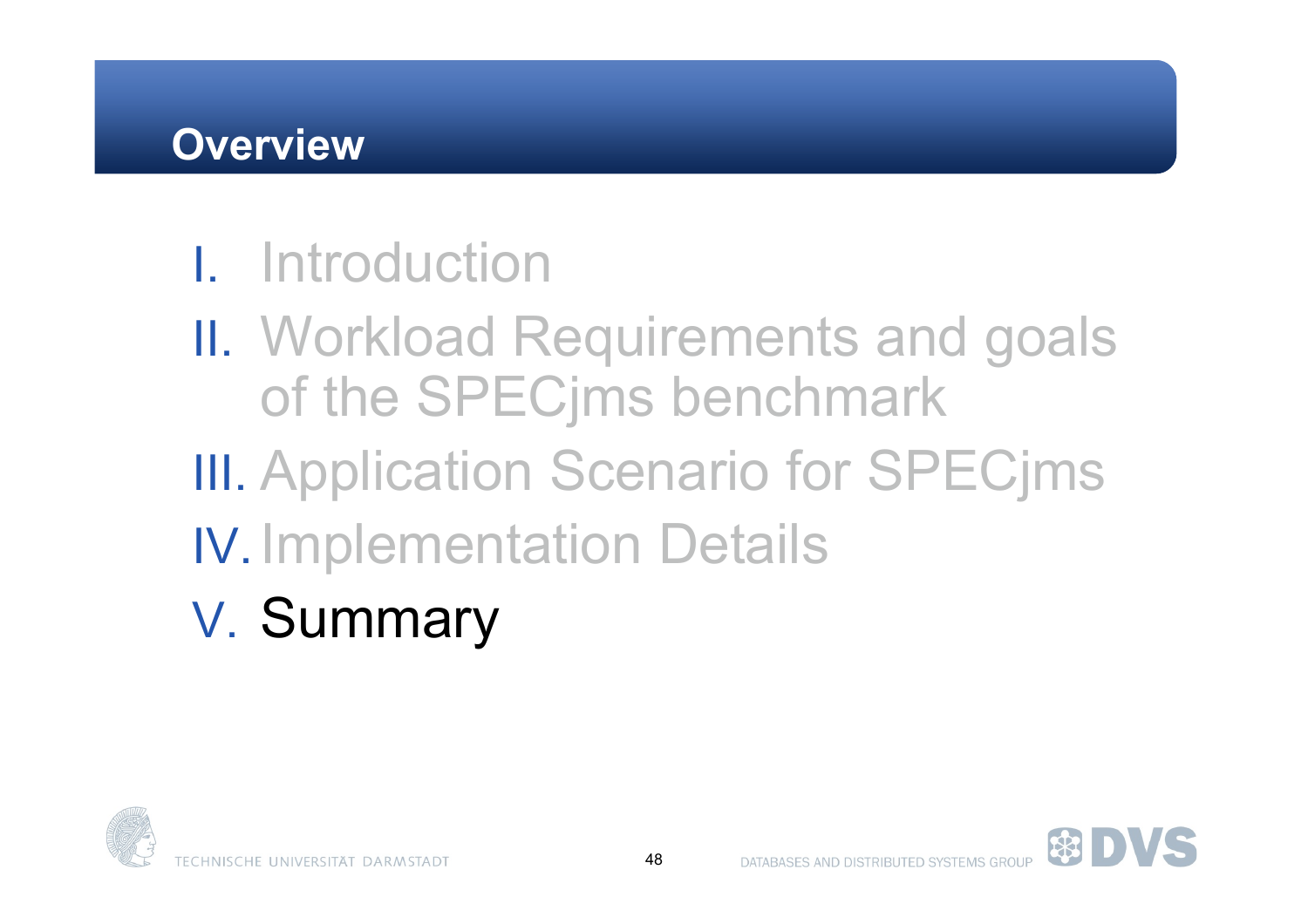#### **Summary**

- The presented scenario models a set of interactions in the **supply chain** of a supermarket company.
- These interactions are used as a basis in SPEC's new SPECjms benchmark.
- SPECjms will be the **world's first industry-standard benchmark for MOM products.**
- SPECjms can be used to **stress and evaluate** the different aspects of JMS performance.
- SPEC ims is **more than a benchmark:** Offers also a performance analysis tool for JMS-based infrastructures.